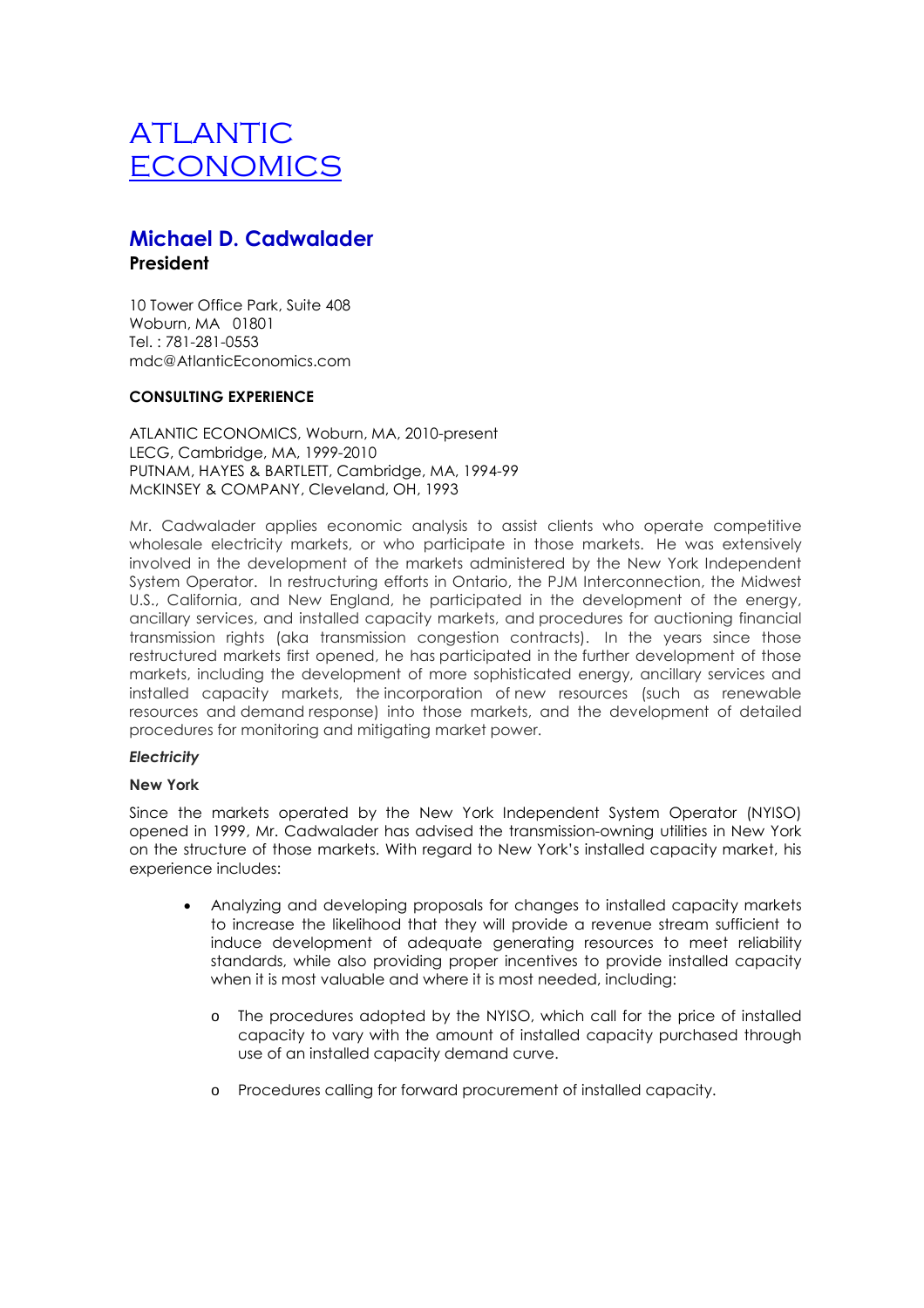- Reviewing the analysis performed by the NYISO to set the parameters used for its installed capacity demand curves for 2005-08, 2008-11, 2011-14, 2014-17, and 2017-21, including:
	- o Review of which costs and revenues are appropriately included when estimating the net cost of developing resources that are capable of providing additional installed capacity.
	- o Review of procedures for developing a demand curve that will permit minimum installed capacity requirements to be met, given these cost estimates, while accounting for:
		- Locational differences in the net cost of developing resources that are capable of providing additional installed capacity.
		- Costs associated with transmission expansions that would relieve locational constraints.
		- Long-run equilibrium levels of installed capacity levels that generally exceed minimum capacity requirements.
		- Seasonal differences in the amount of capacity offered into the installed capacity markets, and the resulting effect on capacity prices.
		- Forecasted increases over time in the cost of developing additional peaking generation.
		- **•** Reasonable estimates of availability for generators using new technologies.
		- Property taxes, and provisions for avoiding those taxes, or for reducing the impact of those taxes on the cost of developing new generation.
	- o Analysis of the impact of various candidate installed capacity demand curves on costs borne by end-use consumers.
- Reviewing the ISO's procedures for calculating the price of installed capacity in regions with locational capacity requirements when capacity is exported from those regions.
- Reviewing the procedures used by the NYISO to determine which generating unit technologies should be considered when selecting the technology whose costs form the basis for the ICAP demand curve.
- Developing and analyzing proposals to permit the installed capacity market to recognize and deal efficiently with locational constraints that may limit the ability of generation in one region to meet load in other regions, including:
	- o Analysis of the impact that defining new zones with associated installed capacity requirements to reflect locational constraints would have on the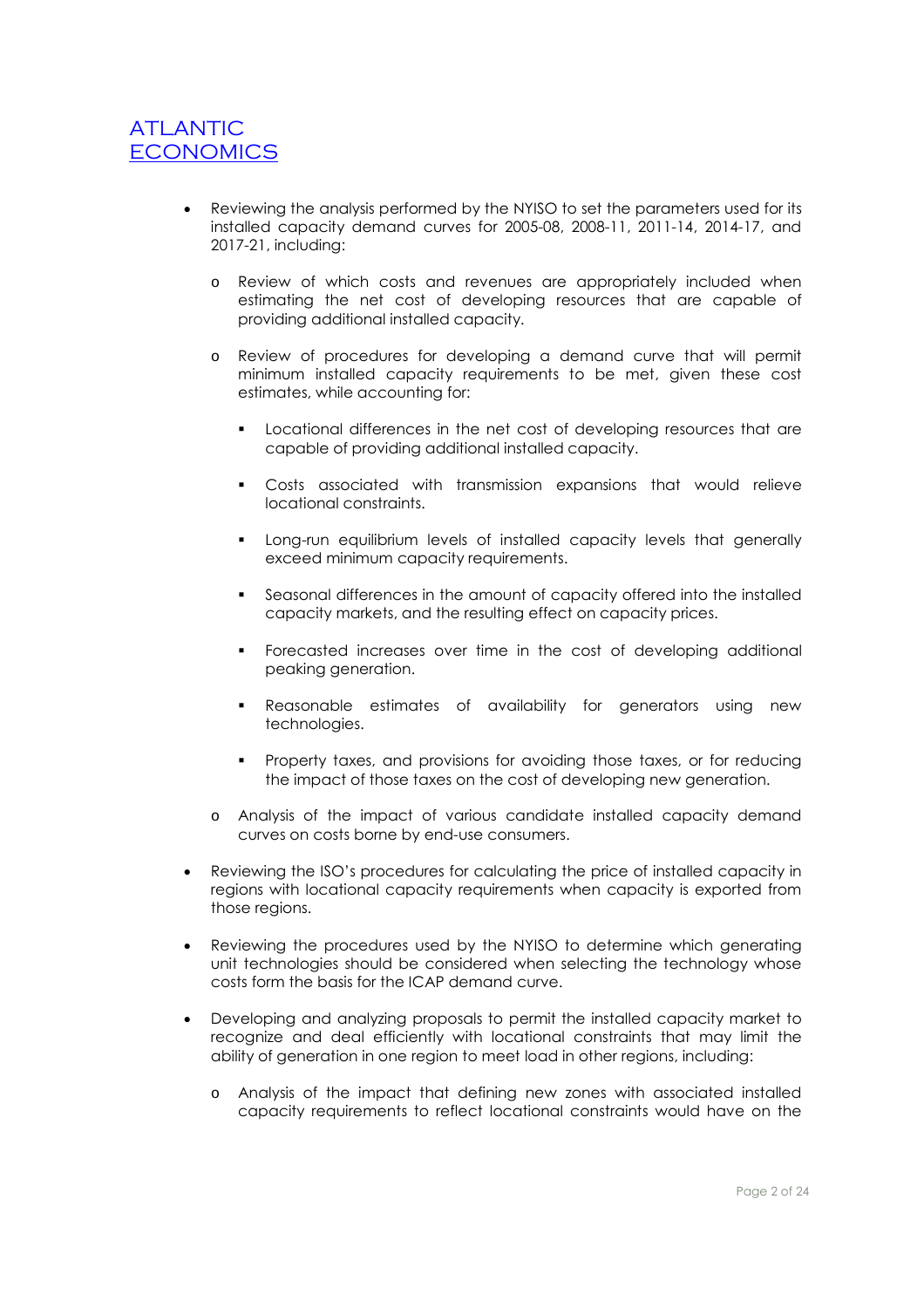ability of the installed capacity market to support entry in transmissionconstrained regions when needed.

- o Analysis of procedures for setting prices that would reduce the likelihood that adding such zones would lead to spurious differences in installed capacity prices that are not related to actual differences in the ability of generation in different zones to meet reliability criteria.
- Analyzing the potential impact of economic and physical withholding on prices realized in the installed capacity market and analyzing reports issued by the NYISO regarding the extent to which installed capacity has been withheld.
- Analyzing and recommending revisions to procedures used by the NYISO to assess whether market power has been exercised, including:
	- o Review of the procedures used by the NYISO to calculate a "scaling factor," which accounts for imprecision in forecasts of prices in adjoining control areas when scheduling transactions between those areas, and the implications of this imprecision on forecasts of energy revenue that owners of controllable transmission facilities can expect to realize.
	- o Review of bidding practices by resources that must remain in service in order to meet reliability needs should be required to bid in the capacity market as though they could mothball or retire, and evaluation as to whether they are consistent with competitive behavior.
	- o Review of allegations that the NYISO was not properly following its procedures for determining whether entrants should be exempted from offer floors.
	- o Review of the circumstances under which costs that are shared between facilities should be included in the calculation of a new facility's cost for the purposes of determining whether it should be exempt from mitigation.
	- o Development of an improved approach for calculating the maximum amount of installed capacity that may be controlled by ICAP suppliers seeking exemptions from offer caps, which would better align mitigation procedures with whether suppliers actually have incentives to withhold capacity.
	- o Analysis of the impact of the NYISO's assumptions regarding long-run equilibrium levels of capacity on the default offer floor that applies to entrants in parts of New York.
	- o Analysis of the NYISO's procedures for setting default offer floors calculated when one capacity zone is nested within another, and the potential impact of these rules when they preclude entrants from selling capacity.
	- o Development of modifications to mitigation procedures to ensure that when entrants submit multiple proposals requesting capacity resource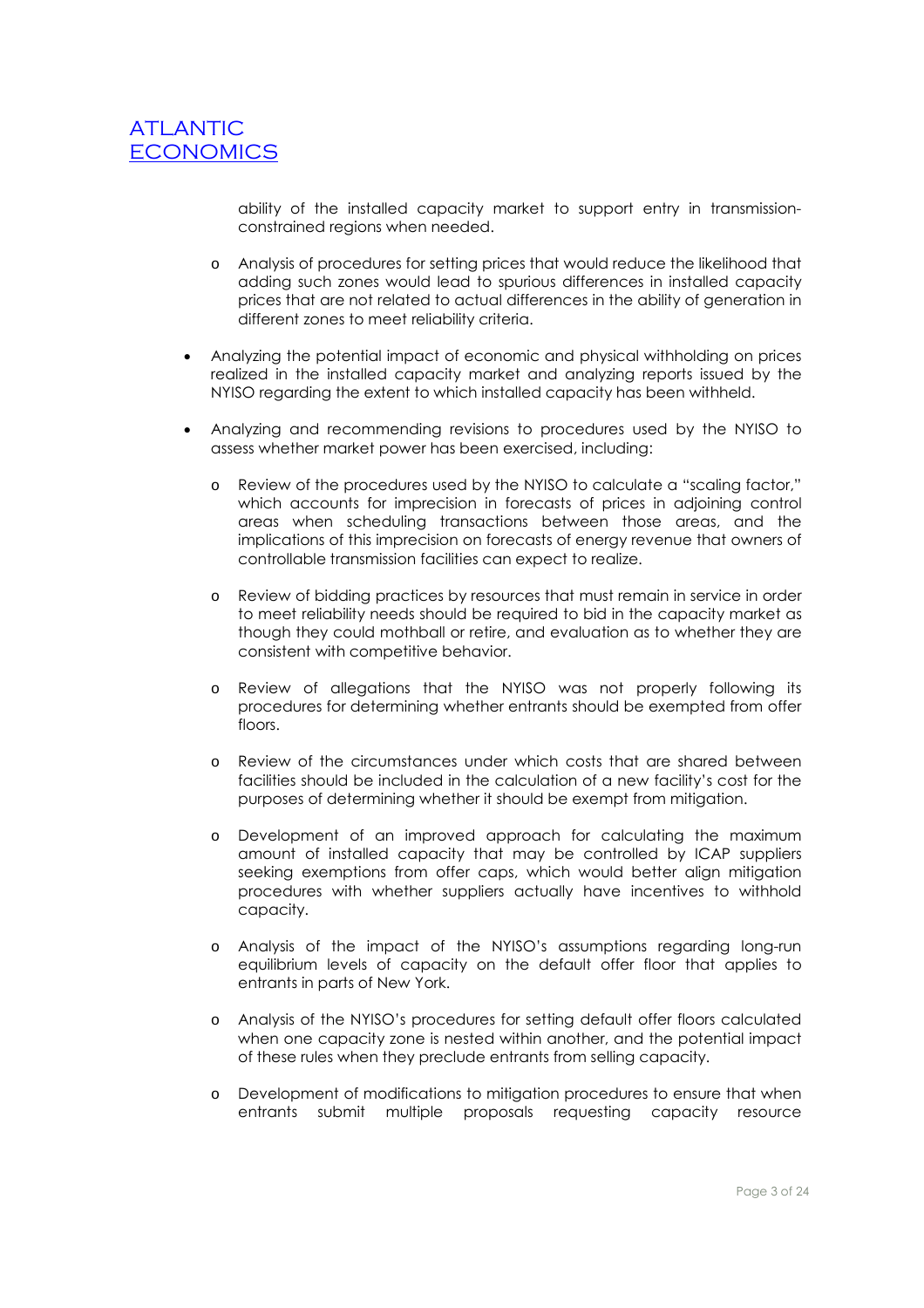

interconnection service, mitigation exemptions are awarded to those projects deemed economically efficient.

- Analyzing proposals for modifying procedures for calculating the amount of collateral that must be posted by entities that may need to purchase installed capacity in the NYISO's monthly spot market auction, recommending short-term changes to those procedures, and developing longer-term revisions that would ensure that the collateral requirement is consistent with reasonable expectations of the amount that a customer might be charged for spot market auction purchases.
- Reviewing a proposal for the NYISO to modify the procedures it uses to determine offer floors in each season, and demonstrating that the proposal failed to account properly for seasonal price differences that would likely prevail in the market, therefore precluding generators subject to the offer floor from selling capacity during the summer.
- Reviewing the impact that the potential for mothballed units to return to service can have on whether to proceed with development of new generation, and developing mitigation measures that account for the impact of this uncertainty.
- Reviewing and developing modifications to procedures for determining offer floors for generators that increase their generating capacity that reasonably reflect the cost of developing that additional capacity.
- Developing procedures for estimating the impact of transmission expansions on installed capacity costs borne by end use customers.
- Analyzing and developing proposals to modify the installed capacity markets in order to increase incentives for installed capacity providers to be available to produce energy, including analysis of the effect of these changes on locational installed capacity requirements and market mitigation rules.
- Developing modified procedures permitting installed capacity requirements to be based on customers' forecasted contributions to statewide peak load.
- Analyzing the implications of proposals to change the installed capacity market from a semiannual market to a monthly market, to modify procedures for calculating installed capacity requirements, and to change procedures for determining the amount of installed capacity that providers can offer into seasonal capacity markets.
- Analyzing and developing a proposal to enhance the ability of external suppliers to supply installed capacity into the New York markets, without inadvertently creating opportunities for some market participants to limit others' ability to offer capacity into that market.
- Developing various proposals to improve the procedures used to allocate rights to provide installed capacity in the New York market using capacity located outside New York.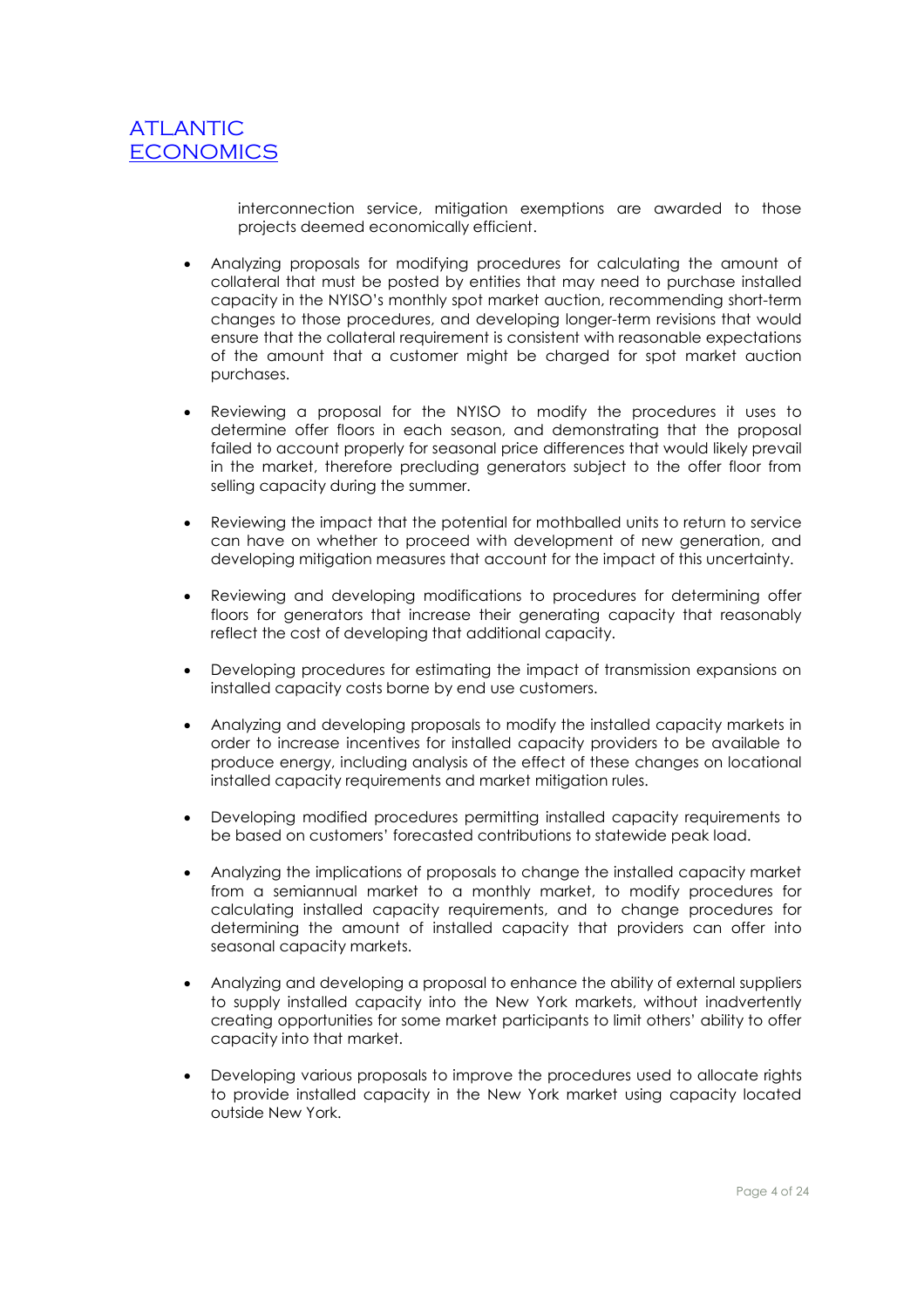- Analyzing modifications to the methods used to calculate the amount of capacity provided by market participants that would reduce the need for adjustments to installed capacity requirements to ensure that they meet reliability objectives.
- Analyzing the consequences that development of large amounts of highly temperature-sensitive generating capacity would have on installed capacity costs.

With regard to New York's energy and ancillary services markets, his experience includes:

- Reviewing the NYISO's proposed changes to its procedures to calculating realtime prices at external locations to ensure that they achieved their intended outcomes, and demonstrating the need to eliminate guarantee payments to entities importing energy into New York in order for those changes to achieve their objectives of assigning the risk associated with differences between prices in adjoining control areas to entities scheduling transactions between those control areas.
- Critiquing the NYISO's proposed changes to scarcity pricing when shortages are avoided only through the actions of demand response providers, demonstrating that the NYISO's proposed changes would produce energy prices that are inconsistent with regulation and operating reserve prices, which could lead to windfall payments to some suppliers while other suppliers incurred significant losses.
- Reviewing proposals by the NYISO to coordinate real-time schedules with ISO New England, pointing out problems that could limit the degree to which these proposals would meet their objective of reducing differences between the actual level of interchange between New York and New England and the efficient level of interchange, analyzing the proposal's implications for uplift payments, and developing modifications to settlement procedures.
- Reviewing the "market to market coordination" proposal developed by the NYISO and PJM (which establishes procedures for coordinating real-time dispatch when the NYISO can re-dispatch to manage congestion on a PJM constraint at lower cost than PJM can or vice versa) and the proposed settlement procedures including procedures for calculating the amount of energy that each of the participating ISOs would be permitted to flow over constraints in the other's system, and proposing changes.
- Reviewing the changes in the regulation market proposed by the NYISO to comply with Order 755 (which required ISOs to pay separately for regulation capacity and regulation performance), and developing an alternative procedure which would result in more efficient regulation procurement.
- Reviewing the changes to procedures for paying demand response providers proposed by the NYISO to comply with Order 745 (which required ISOs to pay the locational marginal price for demand reduction when doing so would cause a net reduction in payments by consumers), and assessing whether those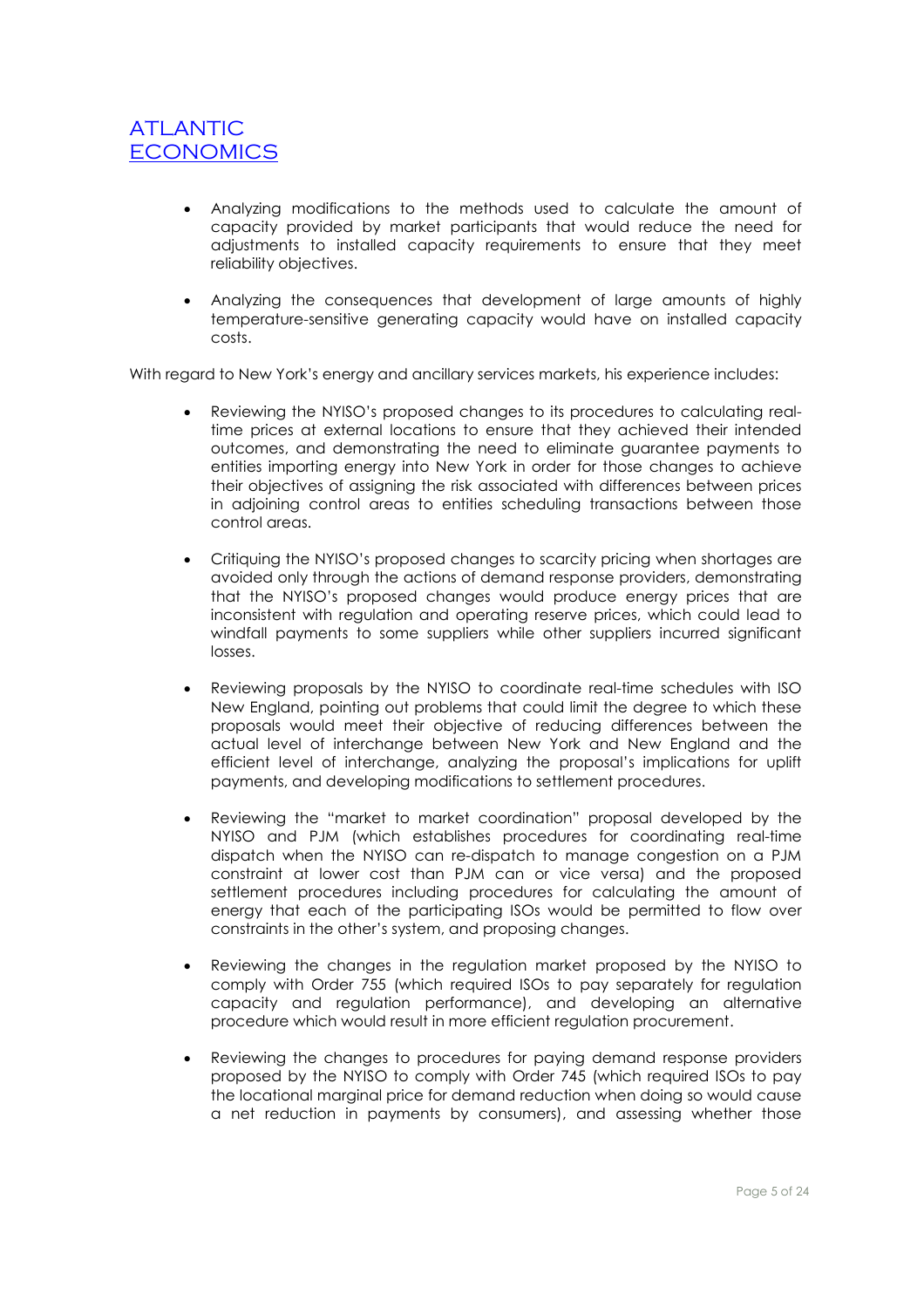procedures complied with those requirements when there is transmission congestion.

- Reviewing changes proposed by the NYISO to its procedures for calculating collateral requirements for entities scheduling transactions between New York and adjoining control areas, and demonstrating problems with how those procedures would apply to importers.
- Analyzing the impact that phase angle regulators on the Ontario-Michigan border would have on costs incurred by participants in the NYISO market.
- Assessing procedures intended to ensure that generators that seek to retire, but cannot be permitted to do so for reliability reasons, are neither disadvantaged nor advantaged as a result of not being permitted to retire.
- Reviewing the impact of plans to remove restrictions that had forbidden generators receiving schedules in the day-ahead market from submitting realtime offers at prices that exceeded their day-ahead offers.
- Evaluating the procedures the NYISO uses to calculate guarantee payments made to market participants to ensure that financial settlements for each market participant are consistent with the bids submitted by that participant, and to eliminate opportunities to game those payments by scheduling some energy for sale through bilateral transactions while other energy is sold directly into the market.
- Reviewing and proposing changes in procedures proposed by the NYISO to account for deviations between actual output and instructed output for some resources when determining real-time energy prices.
- Analyzing proposals that would permit market participants without generating or load-serving capability to submit bids to produce or consume energy in the dayahead market, while ensuring that physical generating capacity would be started when necessary to ensure reliable service, and limiting the degree to which participants in these transactions would shift costs onto other market participants.
- Reviewing proposals to permit operating reserve and regulation shortages, the need to rely upon recallable exports and the need to resort to emergency demand reduction programs to be reflected in energy prices, and to revise the methods used to calculate energy and ancillary services prices in the NYISO's real-time markets to permit implementation of a full two-settlement system for energy and all dispatch-based ancillary services.
- Reviewing the NYISO's calculations of the amounts to be paid or collected from various market participants in the real-time market during scarcity conditions, and ensuring the consistency of those prices with the rules governing the calculation of prices during such conditions.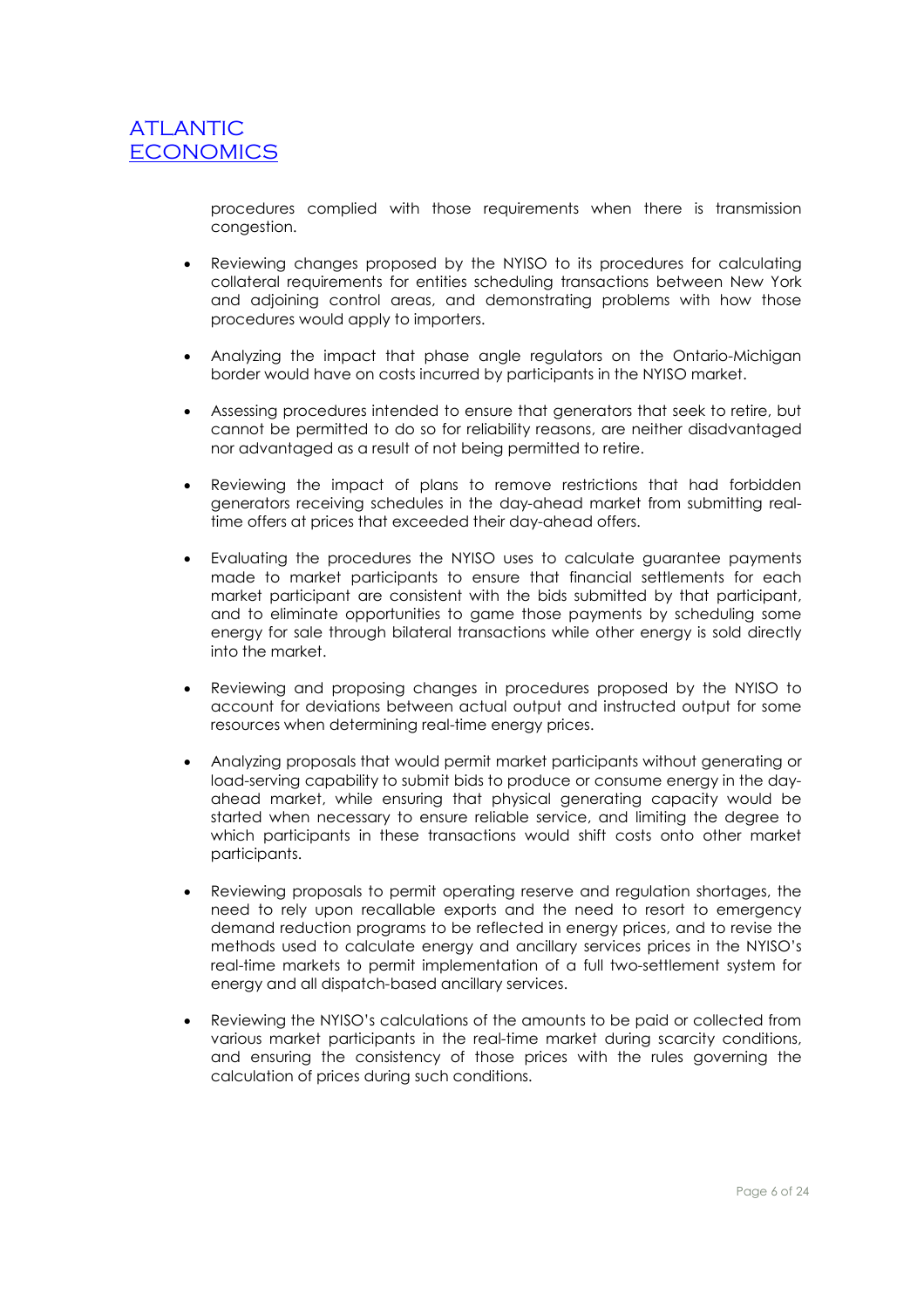- Analyzing and developing proposals for mechanisms to mitigate market power in the NYISO's day-ahead and real-time energy markets, and reviewing others' proposals.
- Developing proposals that would permit effective mitigation of generator's startup cost bids in cases where the generator had changed its minimum output level, in a manner that accounts for changes in fuel costs over time.
- Reviewing the market monitoring unit's assessment of the competitiveness of the energy market.
- Analyzing a procedure the NYISO proposed to use to compensate generators that were erroneously committed due to the use of a flawed test assessing whether market power was being exercised, and illustrating the problems with that procedure.
- Analyzing the consequences of errors in the NYISO's day-ahead commitment procedures on day-ahead and real-time prices.
- Analyzing and developing proposals to modify settlement procedures for import and export transactions to eliminate gaming opportunities.
- Analyzing proposals to modify procedures used to calculate the amount that market participants are paid for providing voltage support payments, and developing a procedure that improves incentives for developing this capability.
- Analyzing the methods used by the NYISO to calculate prices when fixed-block units are dispatched.
- Developing a proposal to modify procedures for calculating locational operating reserve requirements, thereby permitting those requirements to be reduced when congestion costs in the energy market are relatively low.
- Developing a proposal to modify procedures for calculating the amount of energy that can be imported from Quebec, thereby permitting additional energy to be imported when the cost of procuring additional operating reserve is relatively low.
- Refuting testimony filed by a market participant opposing the use of marginal loss pricing in New York.

With regard to markets for financial transmission rights (called transmission congestion contracts (TCCs) in New York), his experience includes:

- Developing mechanisms for allocating revenue from the sale of fixed price TCCs (i.e., TCCs that are sold at prices that are determined before they are allocated, rather than being sold in an auction) that are consistent with procedures used to allocate revenue from TCCs sold in auctions.
- Analyzing the outcomes of NYISO-administered auctions of TCCs, and developing recommendations regarding the release of TCCs in later auctions.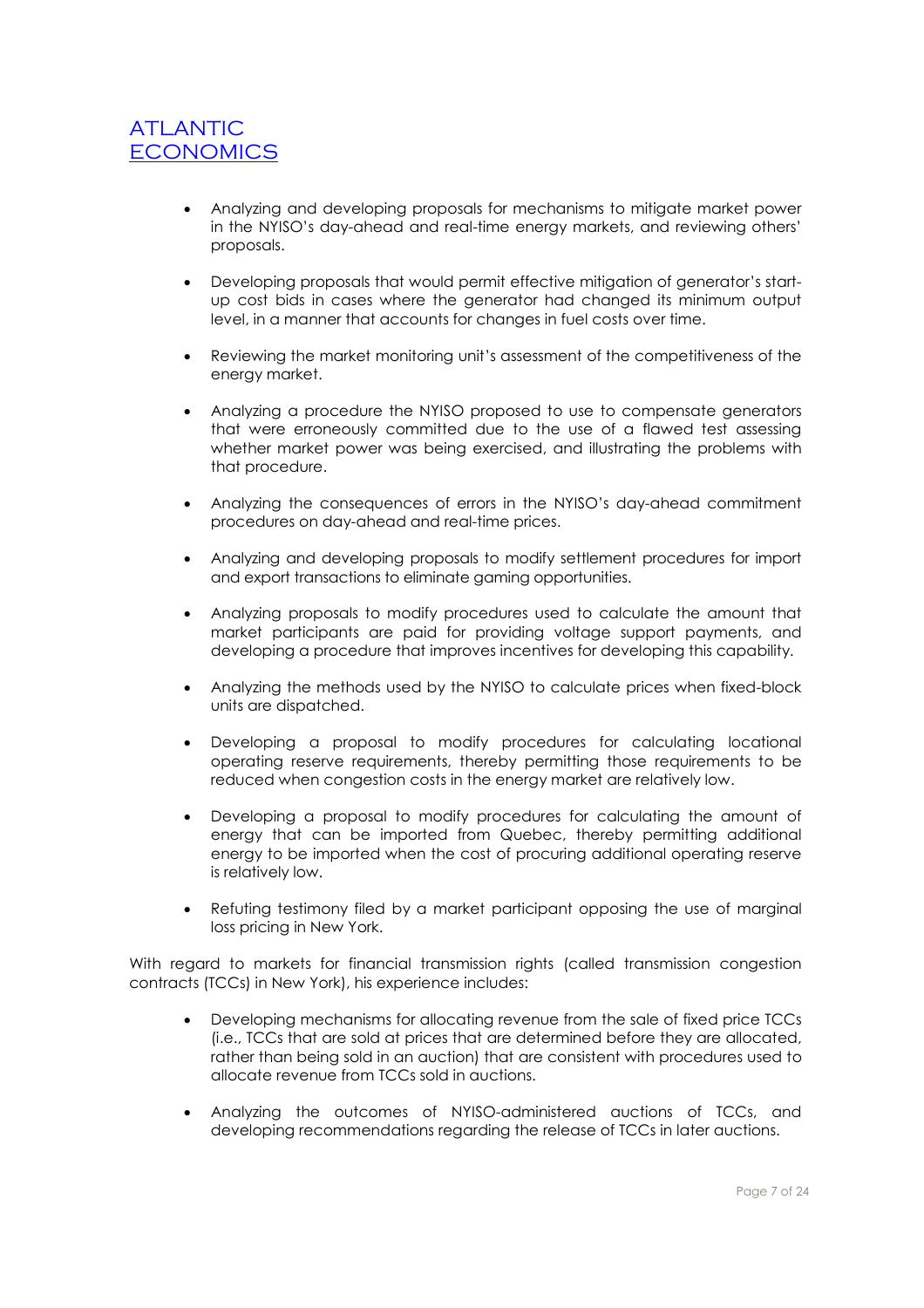- Analyzing mechanisms to modify procedures used to conduct these auctions so that market participants have additional flexibility with respect to choosing the time period for which they purchase TCCs, and the auction rounds in which they wish to sell TCCs.
- Developing proposals for awarding TCCs to developers of merchant transmission expansions, which would grant those developers additional autonomy to determine the type of awards they would receive, and reviewing proposals to permit these awardees to surrender their TCCs, to permit them additional flexibility (thereby encouraging the development of such expansions) without permitting them to shift costs onto other market participants.
- Developing proposals for forecasting the net impact, including the impact on energy costs and revenues from TCCs, of regulated transmission expansions on customers in different parts of the state, for the purpose of allocating costs of those expansions among prospective beneficiaries in a manner that reflects differences in the net benefits that beneficiaries in different areas are expected to receive.
- Reviewing proposals to allocate the costs associated with transmission outages to the entities responsible, thereby giving them market-based incentives to minimize the costs associated with these outages, and reducing the frequency with which the revenues collected by the NYISO as a result of transmission congestion are insufficient to fund the NYISO's obligations to purchasers of TCCs.
- Reviewing proposals to resolve chronic revenue shortfalls resulting from the sale of more TCCs than can be supported by congestion revenues collected by the NYISO through the use of locational pricing for energy in the day-ahead market.
- Analyzing proposed changes to the procedures used by the NYISO for modeling the impact of transmission losses on the number of TCCs that can be sold in any given round of the TCC auction and the potential consequences of those changes for these congestion revenue shortfalls.

His background pertaining to the New York market also includes:

- Review of a proposal to refuel or repower a generator to meet a reliability need, comparison of the net cost associated with that proposal to alternative transmission-based solutions to that reliability need, and an assessment of whether the proposed generator was likely to be in the interest of consumers in the short and long run, given competitive responses by other suppliers and its possible impact on regulatory changes.
- Critiquing a report that calculated the damages incurred by various owners of generation in New York as a consequence of a finding by the Federal Energy Regulatory Commission that the NYISO's method for translating installed capacity requirements into unforced capacity requirements violated the NYISO's tariff.
- Analyzing restrictions imposed by the New York Independent System Operator on the amount of installed capacity that a load-serving entity on Long Island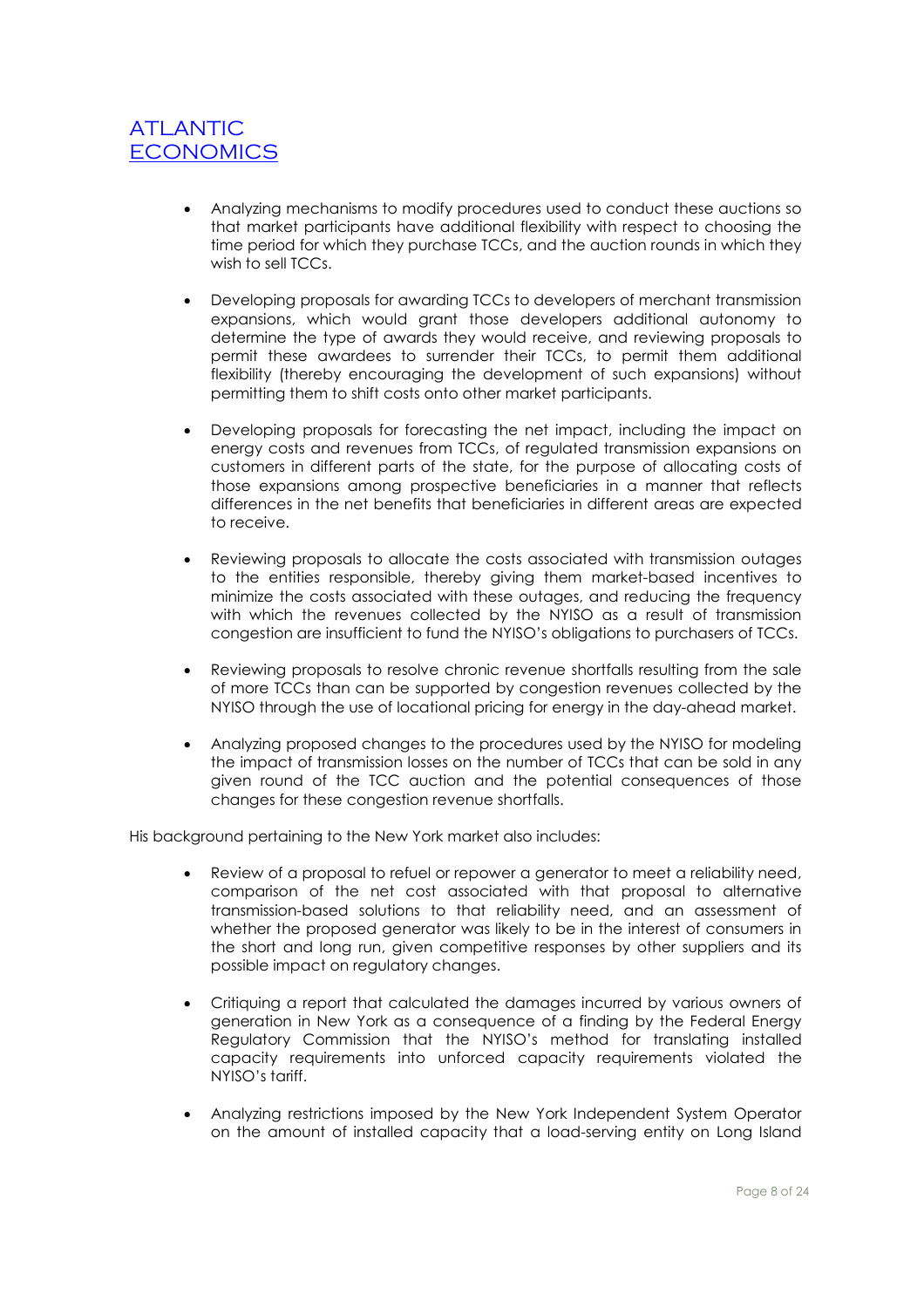was permitted to self-supply, and of the impact on costs incurred by that LSE if those restrictions had not been imposed.

- Analyzing the consequences of errors committed by the NYISO when conducting TCC auctions, evaluating the NYISO's proposals to correct those errors, reviewing the calculations performed by the NYISO to implement those corrections, and documenting those calculations.
- Evaluating a generator's request for permission to build at a site in New York, focusing on the costs that development at this site would impose upon other market participants due to that generator's impact on transmission constraints given the way that the NYISO's installed capacity and ancillary services markets handled such constraints.
- Assessing various options for ensuring that a utility receives the transmission service to which it is entitled in an ISO-administered market under contracts that predate the development of ISOs.
- Evaluating the technical impediments to developing a single market for a Regional Transmission Organization that was proposed for the Northeast U.S.
- Analyzing proposals for allocating the costs associated with reliability-mandated upgrades, and developing mechanisms for allocating those costs;
- Reviewing the implications of FERC orders pertaining to the New York market and elsewhere, and assessing their likely implications for the New York markets.
- Reviewing numerous tariff changes and other filings made by the NYISO, to ensure they are consistent with their stated purposes.

Mr. Cadwalader's earlier involvement in the creation of the markets operated by the NYISO included developing procedures for:

- Auctioning TCCs.
- Creating competitive markets for the provision of ancillary services.
- Creating competitive markets for the supply of installed capacity, including drafting the rules for, descriptions of, and tariff language governing auctions of installed capacity, and developing the models to be used in those auctions.
- Giving ancillary service providers incentives to provide the services they have been selected to provide, without being excessively punitive.
- Scheduling generating units on a day-ahead basis so that loads that have purchased energy in the day-ahead market can be served as efficiently as possible, while not jeopardizing the system's ability to serve all loads.
- Ensuring that generators dispatched by the NYISO will have incentives to follow their instructions.
- Pricing transactions in which energy is injected or withdrawn in external control areas.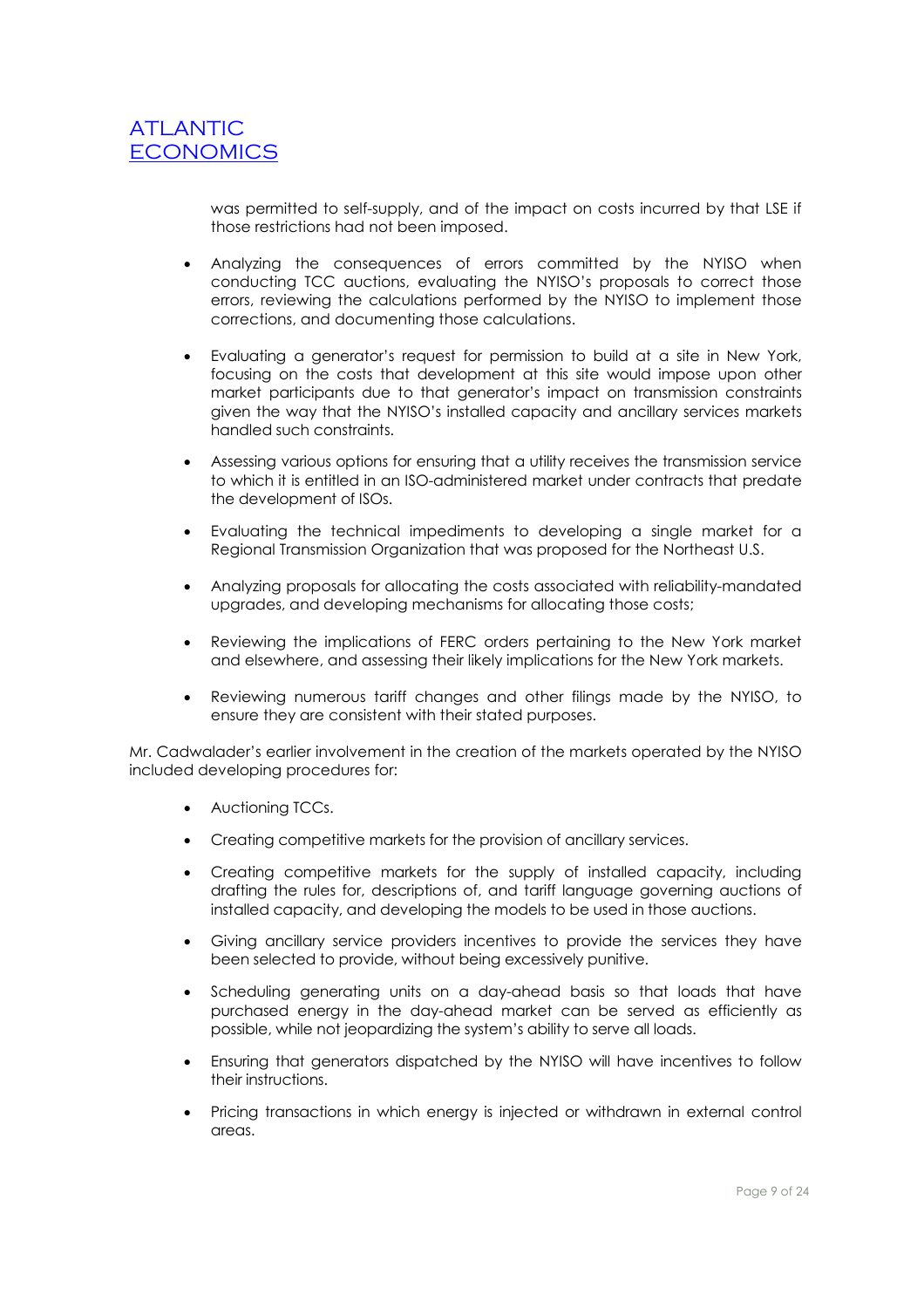- Permitting market participants to schedule bilateral transactions that do not impose physical obligations to perform on any particular generator.
- Allocating TCCs to market participants with pre-existing transmission rights.
- Allocating responsibility for the fixed costs of the transmission system while retaining incentives that encourage efficiency.
- Calculating guarantee payments that ensure that all market participants recover their full bids for all services they provide (or, in the day-ahead market, are scheduled to provide).

In addition, Mr. Cadwalader's other work in developing the New York market included:

- Illustrating how multi-settlement systems for electricity pricing can permit electricity to be generated at lower cost than one-settlement systems, can deter gaming by market participants, and can bring about price certainty for a broad range of market participants.
- Developing models illustrating how basing electricity prices on location-specific marginal costs induces efficiency in the dispatch of existing generation, the construction and siting of new generation, and the construction of additional transmission capacity, and comparing these effects to the consequences of other pricing systems that provide different incentives.
- Illustrating ways in which participants in electricity systems using location-specific marginal cost pricing can write contracts enabling sellers and buyers of power to hedge against risks, but which do not impede incentives for economic efficiency in generation markets.
- Developing detailed explanations of the procedures used to determine advance schedules for generators and loads, to dispatch generators in real time, and to calculate locational electricity prices.
- Preparing comparisons of the transmission costs that market participants would bear under locational pricing to the costs they bore under tariffs in effect at that time.
- Explaining details of the restructuring proposal to regulators and to other market participants.
- Drafting portions of the NYISO's tariffs, and developing responses to filings by intervenors in proceedings at FERC.

### **Ontario**

In Ontario, Mr. Cadwalader assisted the Independent Electricity System Operator (IESO) in its review of procedures used by the IESO's Market Assessment Unit to identify anomalous market participant behavior and flaws in the design of the IESO-administered electricity markets. Mr. Cadwalader co-authored a report recommending certain changes to these procedures.

Mr. Cadwalader also assisted the IESO in the development of several aspects of its Market Evolution Program, including: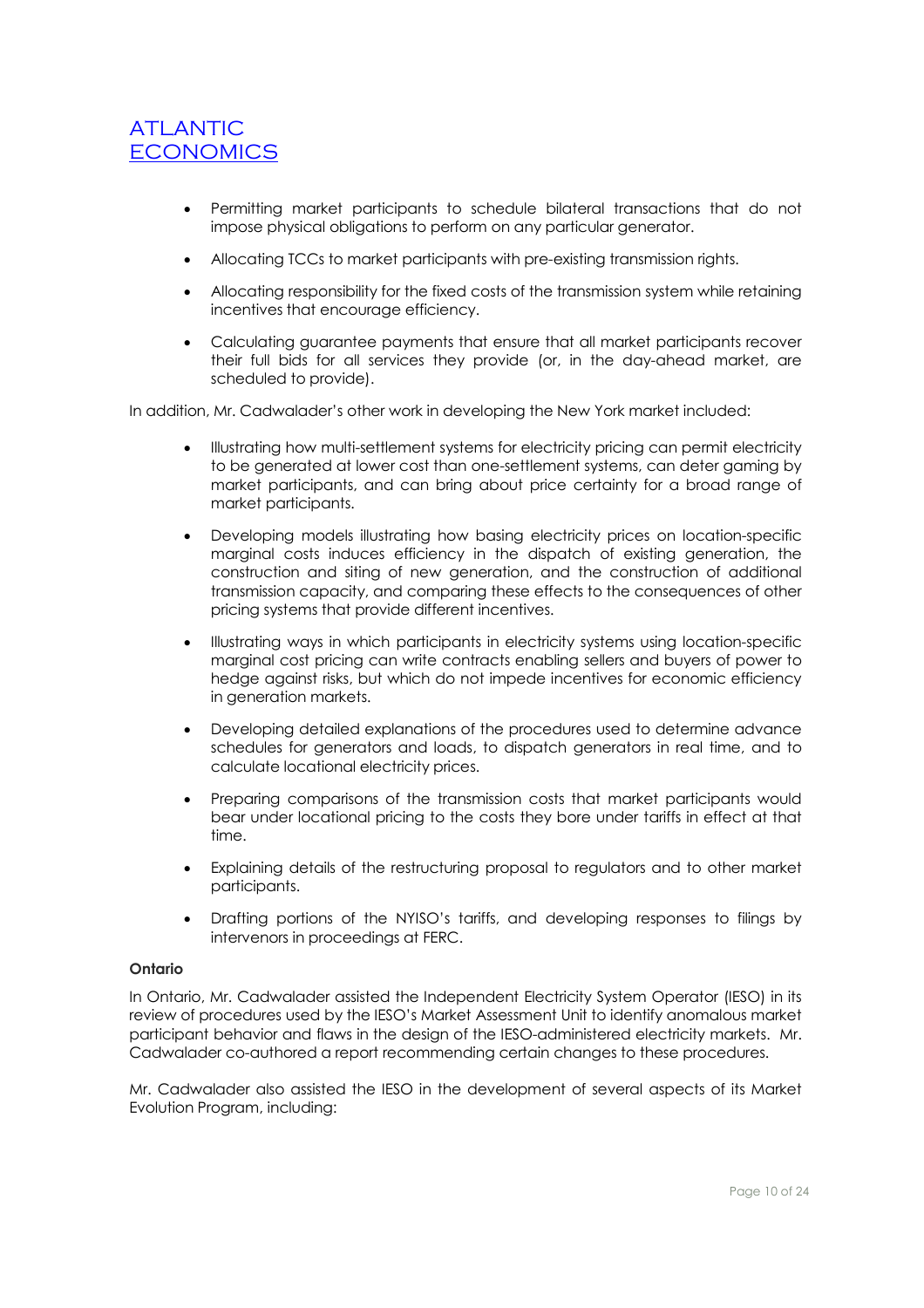- Assessing opportunities to develop a day-ahead market, in which the IESO would schedule generators to meet anticipated load during the next day using offers and bids submitted for the next day, permitting a more efficient commitment of resources, enhancing the ability of some market participants to participate in the market by providing the opportunity to lock in costs or revenues a day in advance, and reducing the likelihood that insufficient resources will be available the next day to serve load reliably.
- Developing procedures for conducting an enhanced day-ahead commitment procedure, in which resources would be scheduled based on day-ahead offers and guarantee payments for committed resources would be based upon those offers, when it became apparent that a complete day-ahead market could not be implemented due to the absence of locational pricing in Ontario.
- Developing the structure of a "resource adequacy" market, which would compensate generation or demand response resources that make their capacity available to serve load within Ontario, thereby ensuring that sufficient capacity to meet reliability requirements is developed (or remains in service).

Mr. Cadwalader's previous involvement in the design of the Ontario market (some of which was performed for the IESO, and some of which was performed for the Ontario Market Design Committee, which developed the blueprint for the electricity market that the IESO now operates), included:

- Developing modifications to settlement procedures for import and export transactions in order to provide increased price certainty for participants in those transactions and to eliminate gaming opportunities.
- Assessing the need for an installed capacity market and recommending how such a market ought to be implemented, if such a need existed.
- Assessing the procedures the IESO would use to calculate prices during shortages and to determine bid and price caps.
- Developing the structure of the market for financial transmission rights, including:
	- o Creating a procedure for defining financial transmission rights that permits these instruments to be defined as financial options.
	- o Detailing procedures for the IESO to use to determine how many financial transmission rights it can issue without incurring undue financial risk.
	- o Developing procedures for conducting auctions of these financial transmission rights.
- Developing proposals for competitive and efficient markets for regulation and operating reserves.
- Analyzing proposals for non-locational pricing and illustrating the difficulties that follow from such procedures.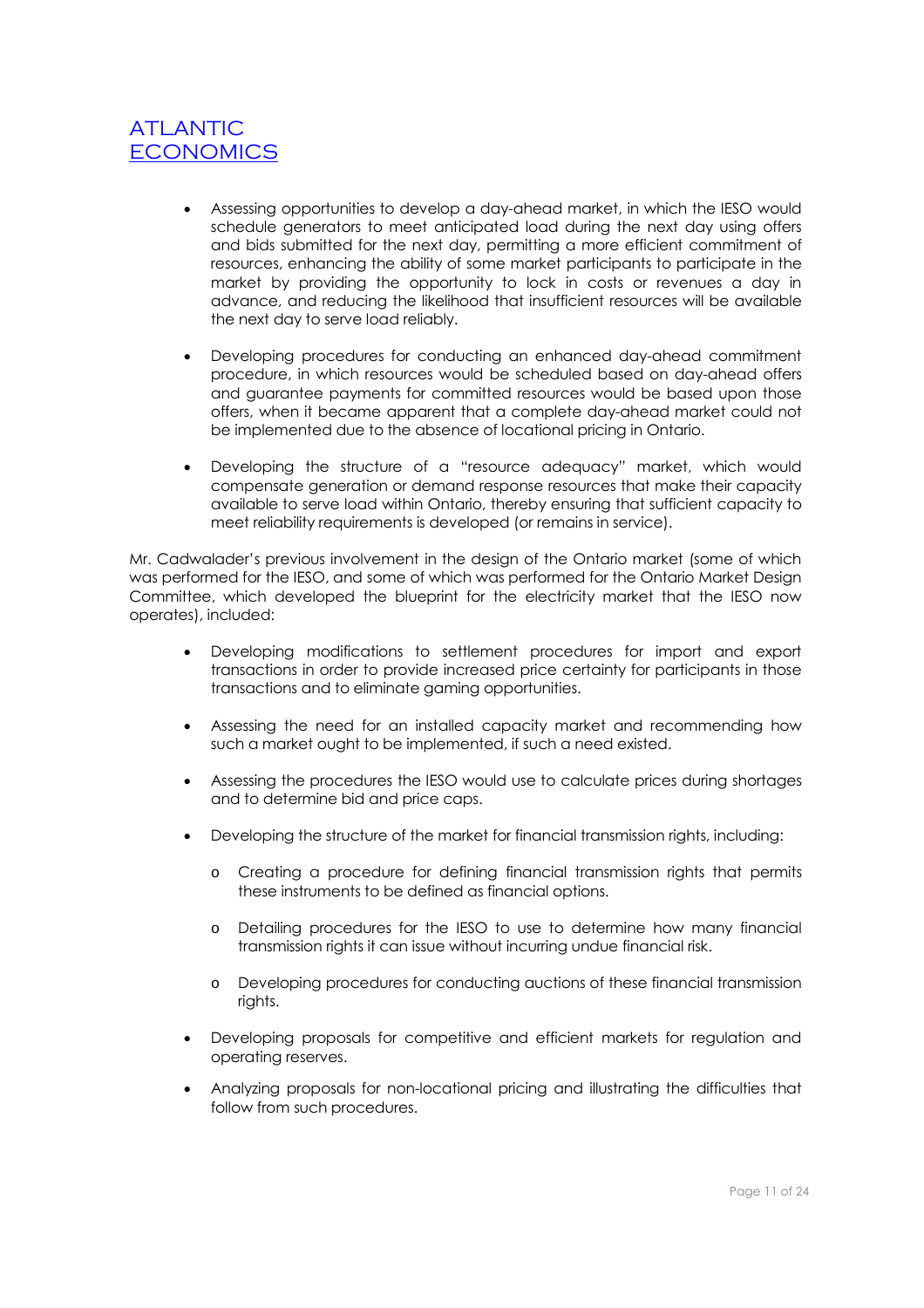Proposing mechanisms for compensating generators that have been dispatched to operate and for compensating generators that have not been dispatched to operate that would give these generators incentives to follow dispatch instructions.

### **Midcontinent ISO**

In the markets administered by the Midcontinent ISO (MISO), Mr. Cadwalader has been involved in:

- Developing the enhanced LMP approach for calculating energy and ancillary services prices, which (in addition to the cost of incremental output) incorporates start-up and minimum generation costs in electricity prices.
- Developing the structure for procuring energy, operating reserve and regulation and pricing those services that the MISO used when it expanded its energy markets to encompass operating reserve and regulation, testifying regarding these changes, and conducting a detailed evaluation of the MISO's plans for implementing those markets.
- Evaluating and critiquing proposals by advocates of "flowgate" transmission rights, which were rights to flow energy over individual transmission facilities, as opposed to rights to payments that would hedge congestion charges incurred when injecting energy at one location and withdrawing it at another.
- Developing the outlines of procedures that different control areas participating in the MISO could have used to coordinate congestion management among themselves.
- Reviewing proposals for the allocation of financial transmission rights among market participants.

#### **PJM**

Mr. Cadwalader's work involving the markets administered by PJM has included:

- Evaluating the initial proposal for the Basic Generation Service auction in New Jersey, in which all of the utilities in a state simultaneously purchase their energy and ancillary services requirements from suppliers, using a simultaneous descending clock auction (similar to the mechanism used in telecommunications spectrum auctions).
- Evaluating the likely consequences for consumers of proposals to modify the Basic Generation Service auction to mandate long-term purchases from new generating facilities in New Jersey.
- Analyzing the likely consequences of a proposal for the state of Maryland to "reregulate" electricity markets there.
- Estimating the cost of purchasing the portion of the generation fleet in PJM that was not already owned by the municipally-owned utilities or the regulated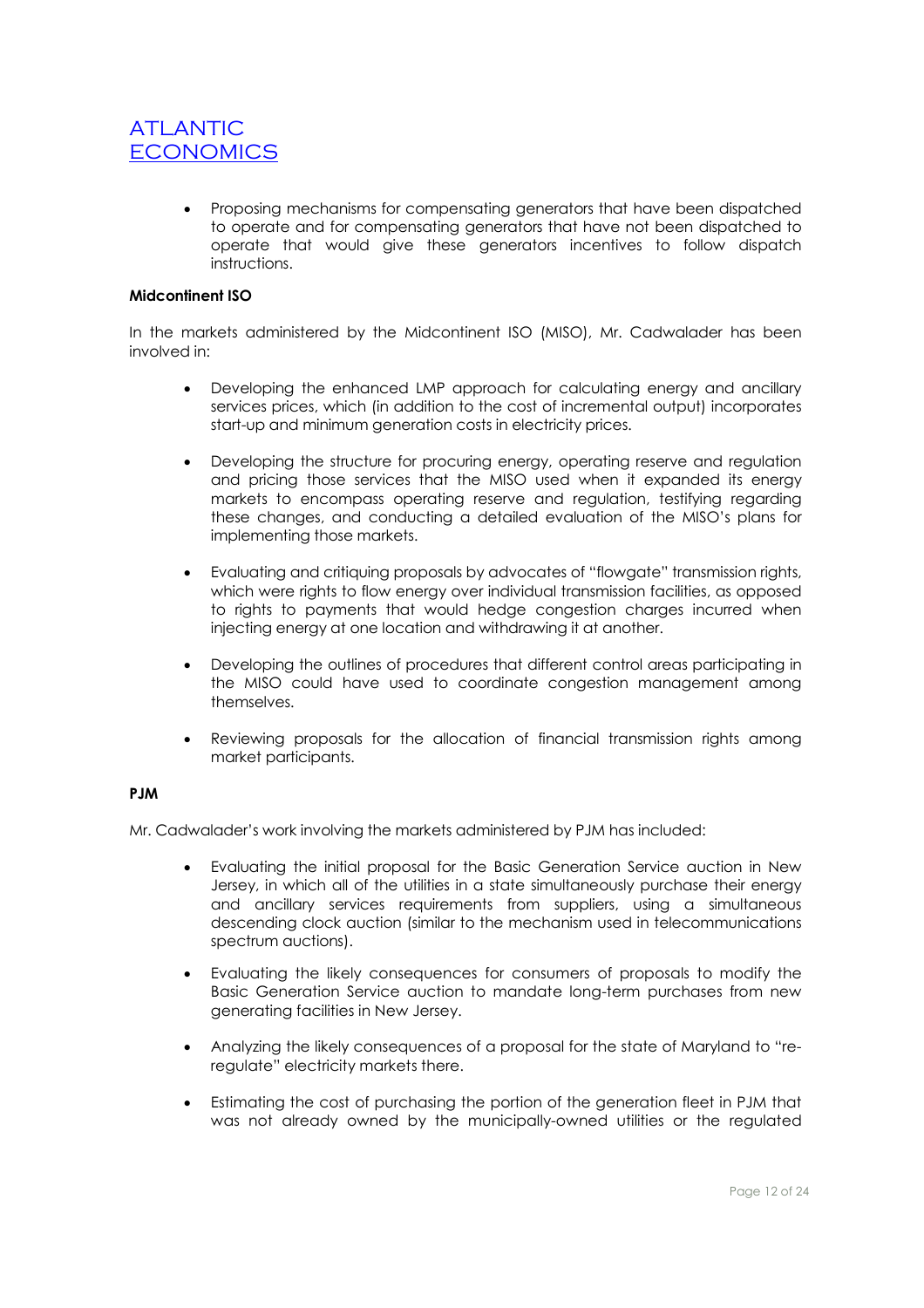portions of investor-owned utilities, and illustrating how transferring ownership of generators to regulated entities would not reduce electricity charges for customers in the long run.

- Evaluating the procedures that PJM uses to recoup operating reserve charges from market participants, their relationship to cost causation, and their implications for market efficiency.
- Developing procedures that PJM and neighboring control areas could use in order to improve coordination of real-time congestion management among different control area operators.
- Developing a two-settlement system, including a day-ahead settlement for generators, LSEs and transmission customers.
- Drawing up procedures for auctioning FTRs.
- Creating a competitive market for the provision of regulation services.

#### **California**

Work that Mr. Cadwalader performed regarding the California markets included:

- Analyzing the ability for a generator owner to predict whether a generator it owned would be "dec'd" (i.e., it would not be able to produce electricity due to transmission congestion), and analyzing the impact that scheduling that generator to produce less energy would have had on that generator owner and on the entity buying energy under an energy purchase agreement with that generator owner.
- Analyzing whether a generator owner's decision to purchase energy to fulfill its obligations under an energy purchase agreement, instead of building a simplecycle generator to provide that energy, was reasonable given changes in market fundamentals after the contract was entered into, and analyzing the consequences of not having constructed that generator on the purchaser of energy under that agreement.
- Reviewing the California ISO's proposed market re-design to base its market on locational marginal pricing, and preparing a paper critiquing the proposal.
- Summarizing the multi-settlement procedure and market mitigation mechanisms in place in the Northeast for the benefit of market participants.
- Preparing a summary of fundamental principles and procedures that should be used to define congestion revenue rights, and evaluating proposals under consideration in California ISO working groups with those principles in mind.

Before the California ISO adopted its initial market design, Mr. Cadwalader assisted in the development of numerous presentations and filings illustrating the advantages of power markets such as those that were adopted in the Northeast.

#### **Other Experience**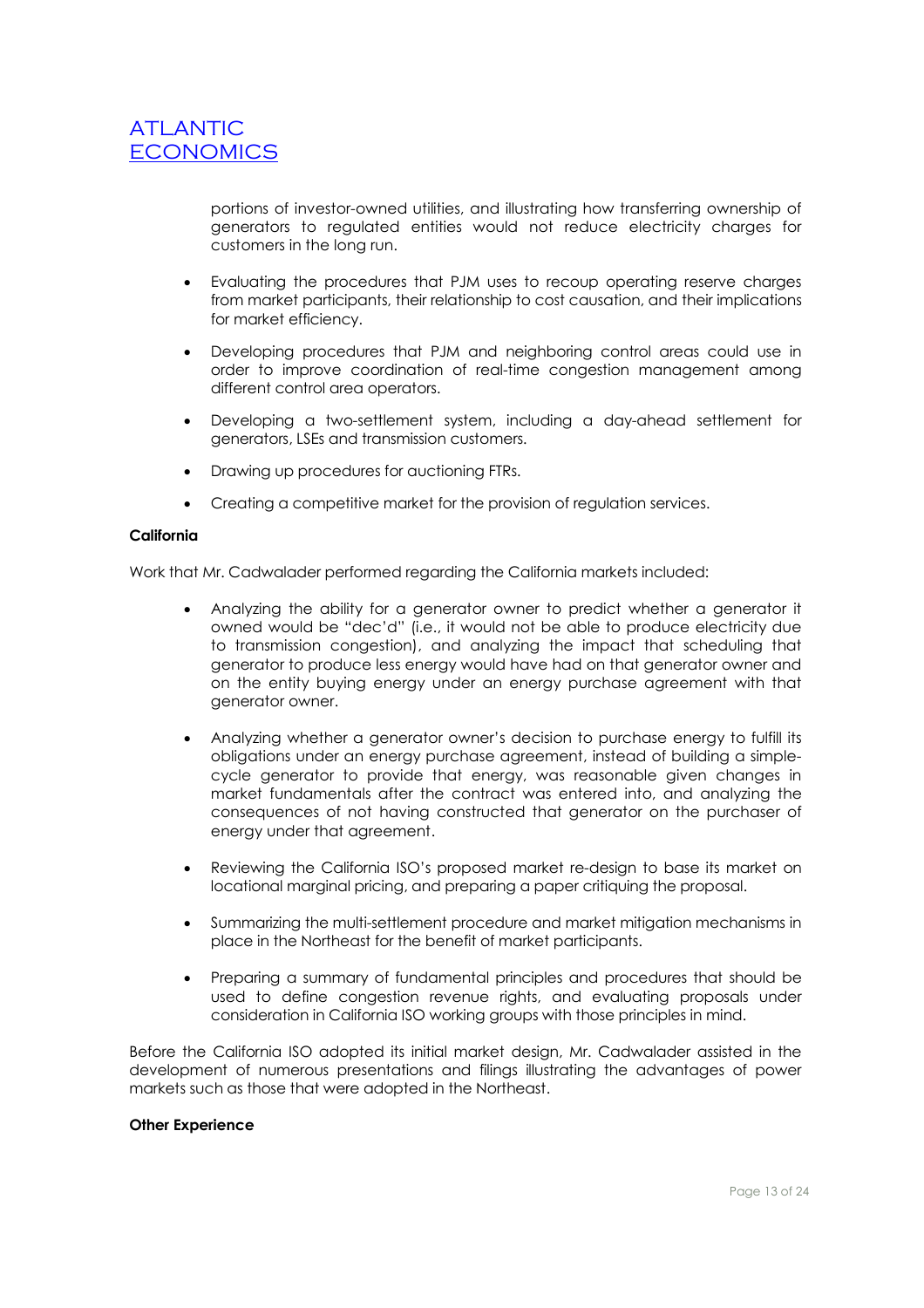In New England, Mr. Cadwalader assisted in the development of proposals for the allocation of auction revenue rights, which are used to allocate revenues from the sale of financial transmission rights.

In the Southwest Power Pool, Mr. Cadwalader developed proposals for a market for installed capacity, building upon the lessons learned in the installed capacity markets in the Northeastern U.S., and evaluated and critiqued proposals for real-time and forward energy markets, including proposals to offer both "flowgate" transmission rights and point-to-point financial transmission rights simultaneously.

In the Northwestern U.S., Mr. Cadwalader developed and presented parts of a two-day seminar for market participants discussing various options for electricity market design.

Mr. Cadwalader's other experience relating to electricity markets includes:

- Analyzing a proposal by the Federal Energy Regulatory Commission to pay locational marginal prices to all demand response providers who reduce their consumption, and the implications for economic efficiency of such a proposal.
- Reviewing the bids submitted into an auction of financial transmission rights to assess whether the outcome was consistent with competitive market behavior.
- Estimating the financial consequences for a utility if the purchaser of transmission service under a long-term contract with that utility exercised its option to terminate that contract.
- Estimating the effect of the loss of liquidity in electricity markets on the value of positions held by an energy marketer.
- Developing the framework for an installed capacity procurement strategy that struck an optimal balance between minimizing costs and assuming risks.
- Assisting a utility in assessing the extent to which it could reduce its costs by developing additional generation in its service area.
- Creating pricing formulas for an electricity retailer that would permit it to identify the costs incurred to serve various customers, so that it could permit customers to choose from a wide variety of hedging options while minimizing its own exposure to risk.
- Coordinating a large study of stranded costs and developing models for use in the study. Data on fixed and variable costs for individual generators, together with output from a sophisticated electricity dispatch model, were used in models developed for this study to predict the amount and type of generation capacity that would remain in service under a variety of scenarios regarding the future structure of electricity markets. Stranded cost estimates incorporated the effects of changes in demand resulting from changes in price, economy energy imports available from external sources, and potential entrants into a generation market in which no generators receive subsidies.
- Predicting the impact of market power on prices in a deregulated generation market. These studies used a competitive bidding model developed especially for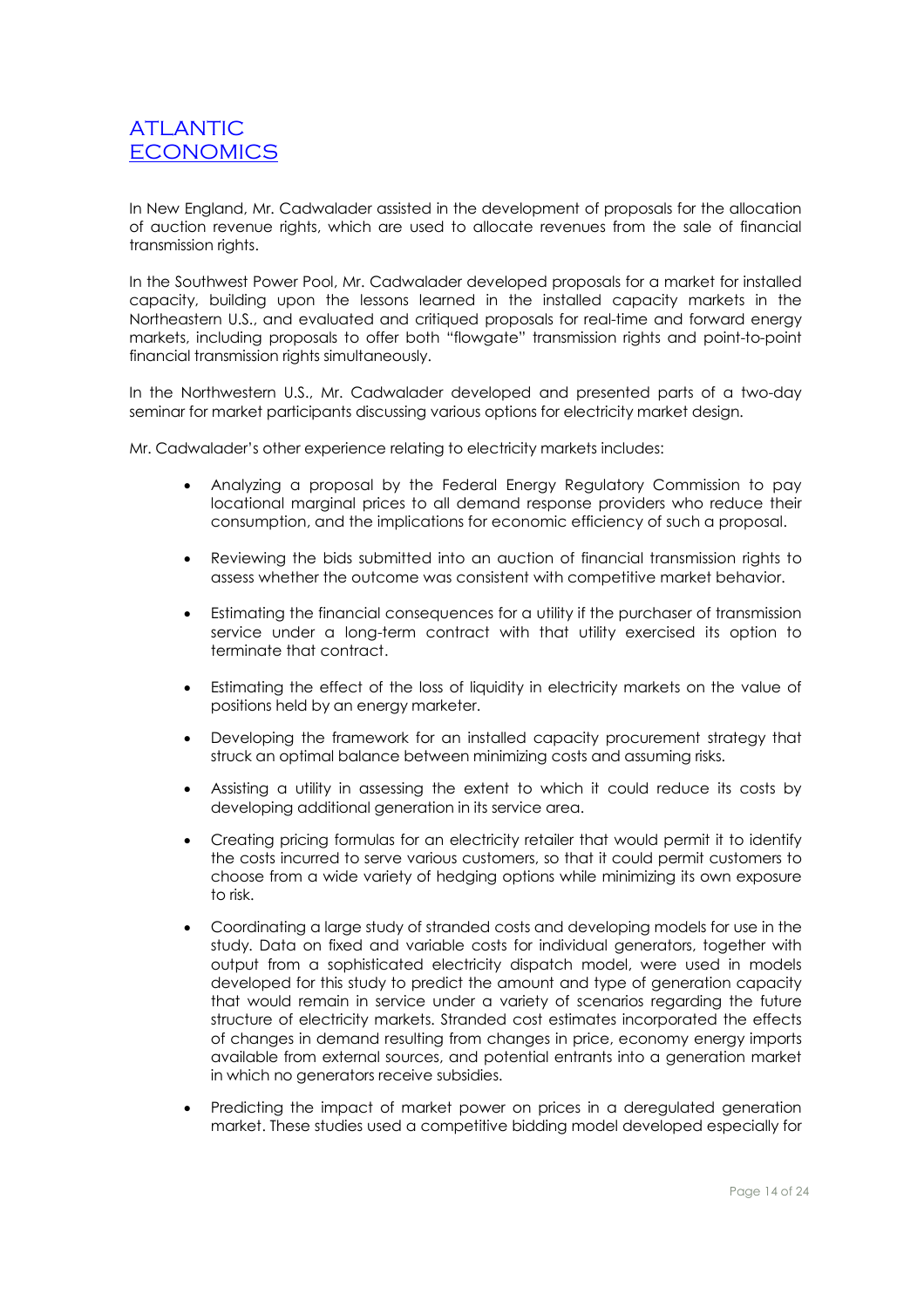

this purpose. The results demonstrated the effects of various degrees of market power on market prices and illustrated the situations in which significant distortions in pricing due to market power are most likely.

 Developing a program to revamp capital budgeting procedures used by an electric utility client, increasing the cost-effectiveness of these expenditures while also providing additional assurance that capital spending was consistent with the client's strategic objectives.

#### *Aluminum*

Mr. Cadwalader assisted an aluminum company in analyzing the proportion of the cost of a bauxite mining and alumina refining operation that represented the value of the land and mining rights associated with the operation, which was pertinent to the determination of whether the purchase price was subject to an *ad valorem* tax.

#### **EDUCATION**

MBA, with distinction, Finance and Strategic Management, WHARTON SCHOOL, UNIVERSITY OF PENNSYLVANIA, Philadelphia, PA, May 1994

Named a Palmer Scholar (top five percent of graduating class).

MA, Economics, UNIVERSITY OF ROCHESTER, Rochester, NY, October 1988

- Passed Ph.D. qualifying examination.
- W. Allen Wallis Fellow.
- Herbert H. Lehman Scholar.

AB, *summa cum laude,* Mathematics and Economics, WASHINGTON UNIVERSITY, St. Louis, MO, May 1985

- Elected to Phi Beta Kappa.
- Arthur Holly Compton Fellow.
- National Merit Scholar.

#### **OTHER POSITIONS HELD**

INLAND STEEL INDUSTRIES, Chicago, IL, Business Plan Analyst, 1991–92

Mr. Cadwalader prepared forecasts of income statements, balance sheets and cash flow statements for the firm and various subsidiaries.

INLAND STEEL INDUSTRIES, Chicago, IL, Internal Auditor, 1988–91

Mr. Cadwalader conducted reviews of various aspects of the company's operations. Representative projects included:

 Reviewing the procedures used to select capital projects and to monitor their progress.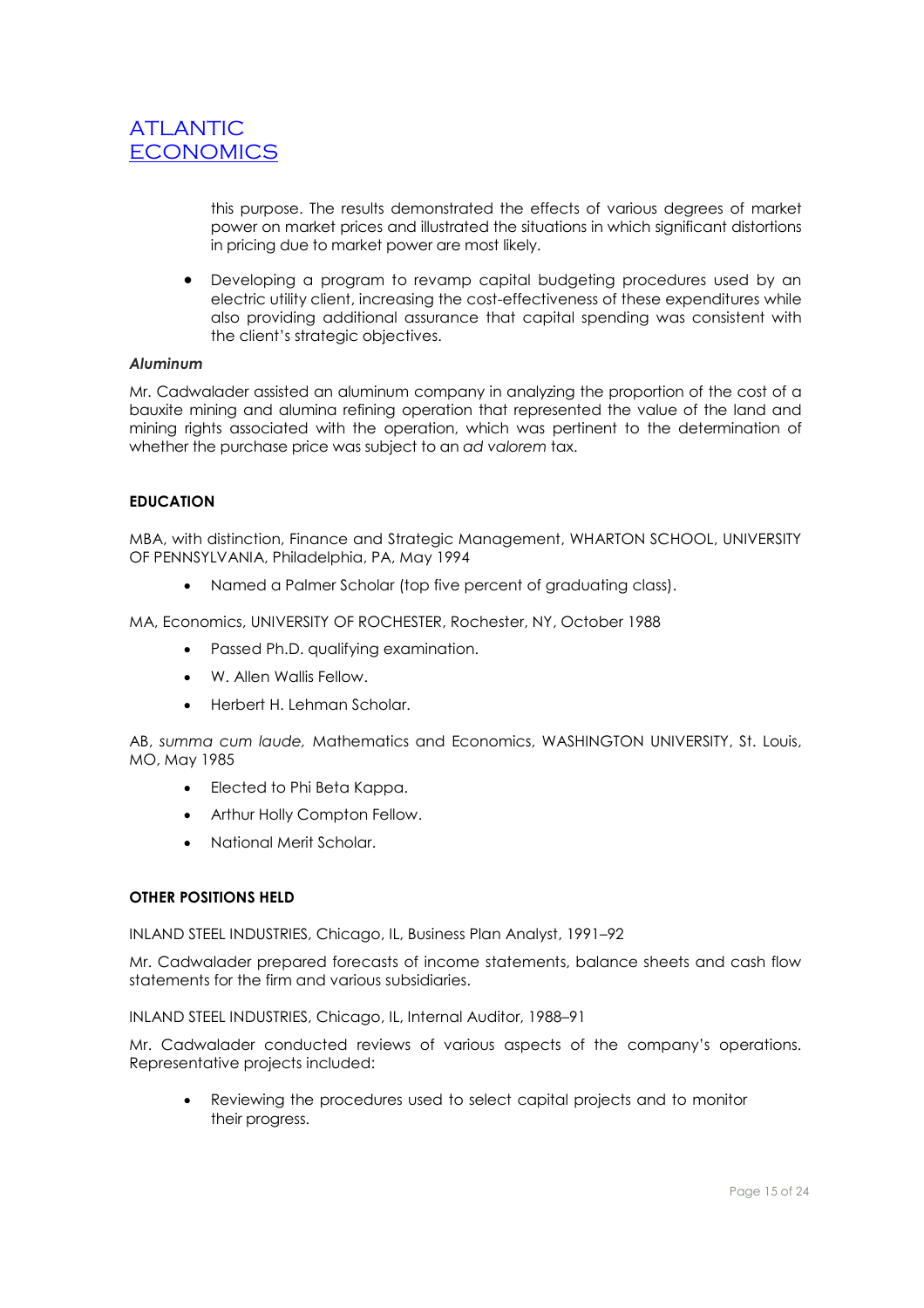- Analyzing the procedures used to verify freight discounts granted to customers.
- Assessing the weaknesses of a procedure that tracked liquid nitrogen and oxygen costs, and implementing improvements to correct these deficiencies.

UNIVERSITY OF ROCHESTER, Rochester, NY, Instructor, 1987

Mr. Cadwalader taught one half-semester of Advanced Macroeconomics and served as a teaching assistant for courses in intermediate microeconomics and risk and insurance.

LAURENCE H. MEYER & ASSOCIATES (now Macroeconomic Advisers), St. Louis, MO, Research Assistant, 1984

Mr. Cadwalader assisted in the development of models used to prepare macroeconomic forecasts.

### **CONFERENCES AND OTHER SELECTED PRESENTATIONS**

- 1. "Forecasting the Market Price of Electricity for Stranded Investment Calculations" (with Susan Pope and Rana Mukerji), June 19, 1996, IBC Conference on Strategies to Measure, Mitigate and Recover Stranded Costs, Washington, DC.
- 2. "Understanding Transmission" (with Scott Harvey), Mar. 31, 1998, Pasha Publications ERCOT Power Markets Conference, Houston, TX.
- 3. "Buying and Selling Power through the PJM Energy Market" (with Susan Pope), June 9, 1998, Infocast Conference on Taking Advantage of Electricity Choice in Pennsylvania & New Jersey, Philadelphia, PA.
- 4. "How LMP Works" (with John Chandley), June 16, 1998, Pasha Publications Conference on Locational Marginal Pricing: Using PJM for Risk Management, Philadelphia, PA.
- 5. "Market-Based Pricing of Ancillary Services under the New York ISO," Oct. 15, 1998, EUCI Ancillary Services Conference, Denver, CO.
- 6. "Understanding Transmission" (with Scott Harvey), Oct. 26, 1998, PowerMart '98, Houston, TX.
- 7. "Efficient Competitive Markets for Ancillary Services", Mar. 4, 1999, EUCI Ancillary Services Conference, Denver, CO.
- 8. "How Transmission Works: Paths, Costs, Rights and ISOs" (with Joe Graves and Steve Henderson), Mar. 23, 1999, FT Energy Conference on Transmission Issues: Access, Reliability and Markets, Houston, TX.
- 9. "A Status Report on the Development of Competitive Ancillary Services Markets," Mar. 25, 1999, Infocast Conference on New Business Opportunities in Competitive Ancillary Services Markets, Philadelphia, PA.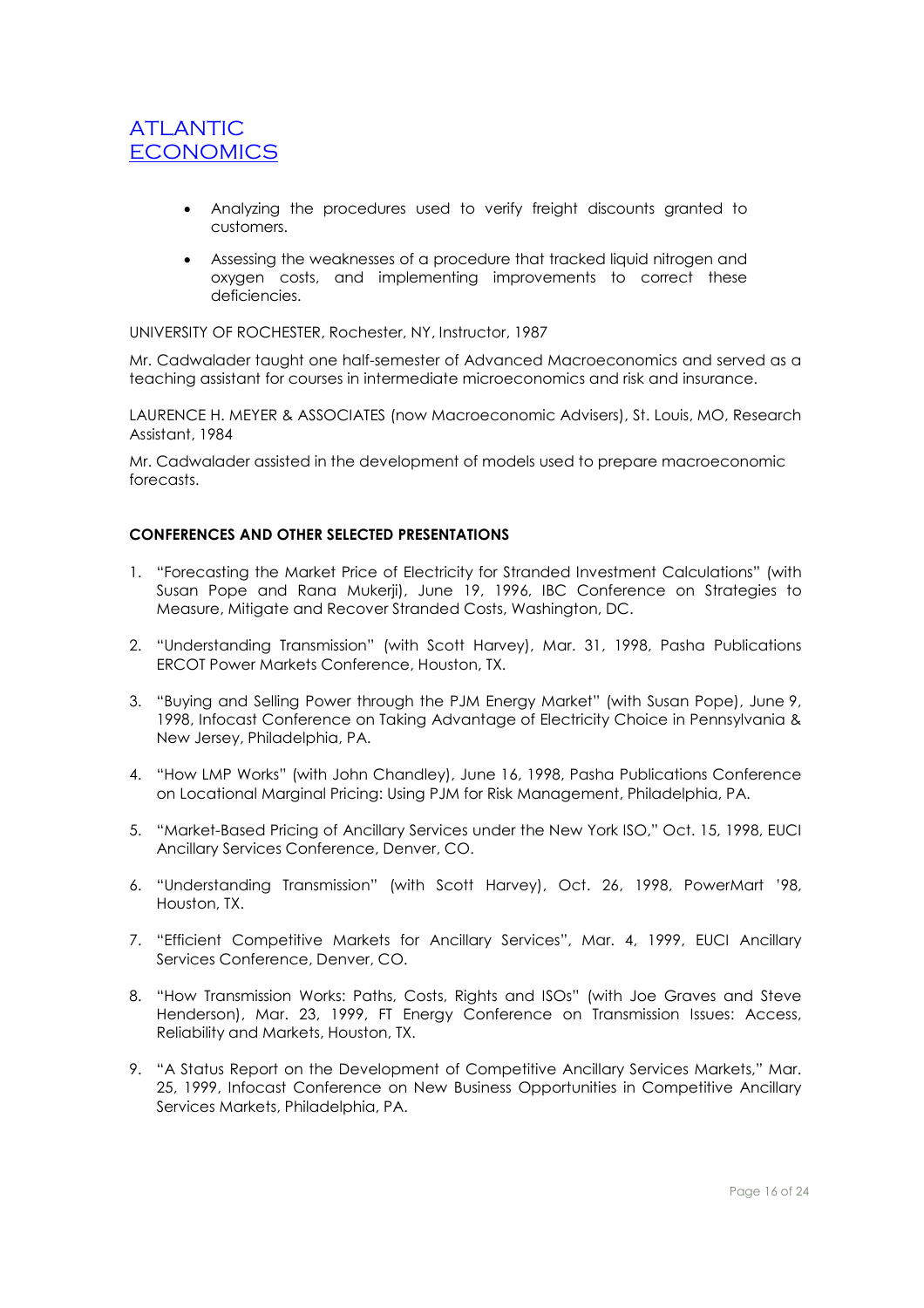- 10. "How Transmission Works: Paths, Costs, Rights and ISOs" (with Joe Graves and Steve Henderson), June 8, 1999, FT Energy Conference on ECAR Power Markets: Plugging into the Powerful Midwest, Columbus, OH.
- 11. "Further Exploration of Transmission Rights Issues," IMO Technical Panel, July 27, 1999, Toronto, ON.
- 12. "Criteria for Assessing How Payments to Holders of Transmission Rights Should Be Determined," IMO Technical Panel, Aug. 10, 1999, Toronto, ON.
- 13. "Key Features of the Strawman Proposal for Transmission Rights," IMO Technical Panel, Aug. 31, 1999, Toronto, ON.
- 14. "Options vs. Obligations: The Experience of Other Markets," IMO Technical Panel, Sept. 14, 1999, Toronto, ON.
- 15. "How Transmission Works: Paths, Costs, Rights and ISOs" (with Joe Graves, Steve Henderson and Abram Klein), Sept. 28, 1999, FT Energy Conference on PJM Power Markets: Making Adjustments, Philadelphia, PA.
- 16. "Managing Transmission Price Risk with Financial Transmission Rights," Oct. 1, 1999, Infocast Merchant Plant Development and Finance Conference, Houston, TX.
- 17. "Activity Rules for the Transmission Rights Auction," IMO Technical Panel, Oct. 12, 1999, Toronto, ON.
- 18. "Applying Congestion Pricing to Markets for Ancillary Services" and "Using Financial Transmission Rights to Hedge Against Transmission Costs," Nov. 19, 1999, Infocast Conference on Congestion Pricing and Forecasting, Washington, DC.
- 19. "Awarding TCCs to Investors in Transmission Expansions," Dec. 17, 1999, NYISO Market Structures Working Group, Albany, NY.
- 20. "Congestion Management Workshop" (with John Chandley and Susan Pope), June 6–7, 2000, RTO West Congestion Management Working Group, Portland, OR.
- 21. "Ancillary Services Workshop," June 8, 2000, RTO West Congestion Management Working Group, Portland, OR.
- 22. "Implementing Flowgate Rights in an LMP System" and "Coordination of Congestion Management," July 19, 2000, Joint Industrial Summit and MISO Advisory Committee Meeting, Rosemont, IL.
- 23. "Coordinating Congestion Management Across Multiple Control Areas", MISO Committees, Sept. 14, 2000, Indianapolis, IN.
- 24. "Transmission Access and Risk," Oct. 3, 2000, Infocast Conference on Portfolio Risk Analysis and Management, Chicago, IL.
- 25. "Flowgate Rights: Can They Deliver?," Feb. 8, 2001, EUCI Congestion Management Conference, Denver, CO.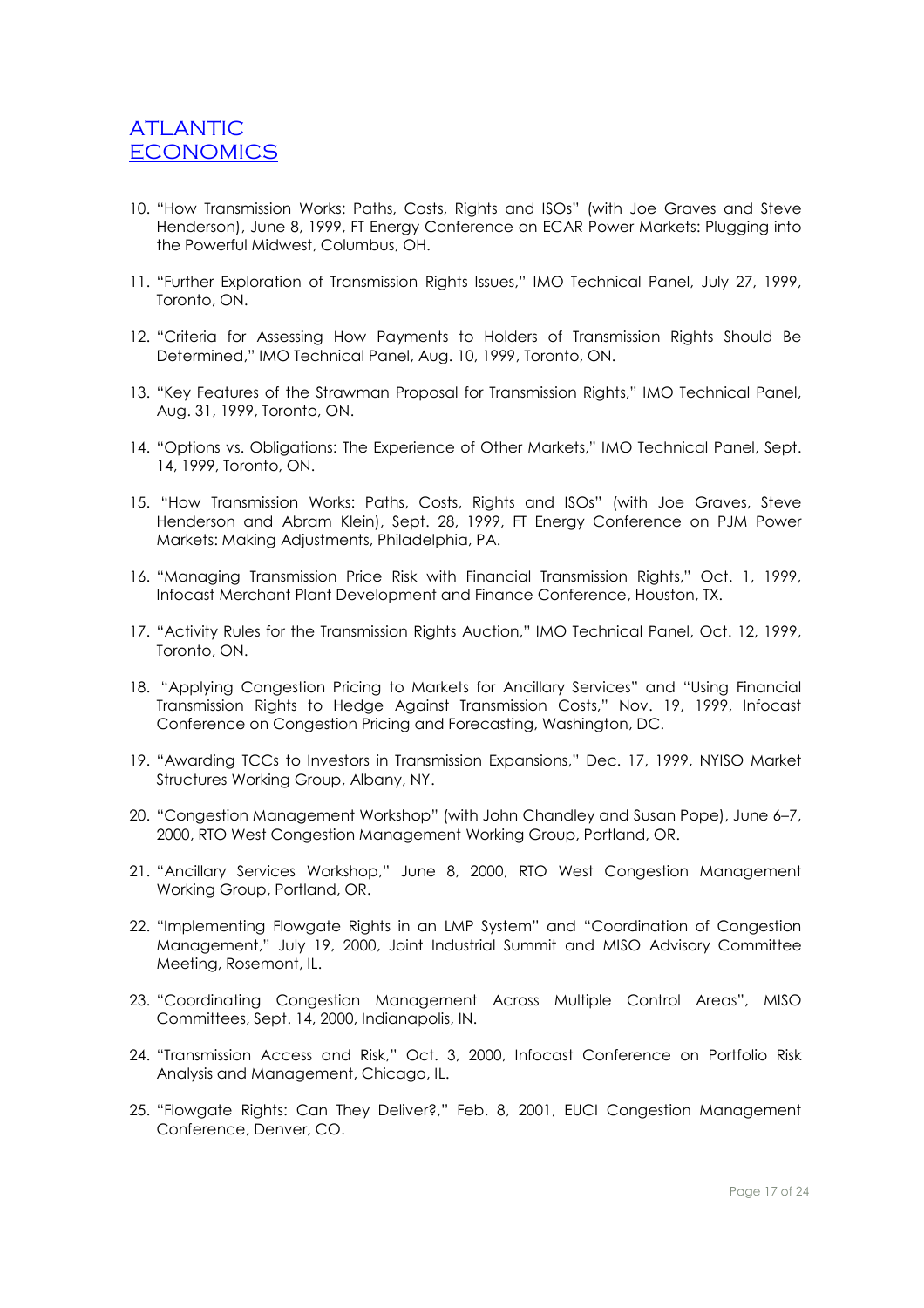- 26. "How Optimal is Optimal? A Comparison of Procedures Used to Optimize Ancillary Services Markets" and "Market-Based Pricing of Ancillary Services: Market Desian Choices, Consequences and Outcomes" (with Matthew Kunkle), Nov. 1–2, 2001, EUCI Ancillary Services Conference, Denver, CO.
- 27. "Implementing Installed Capacity Markets: Why You Shouldn't Fire Before You Aim," Mar. 25, 2002, EUCI Electricity Market Design Conference, Atlanta, GA.
- 28. "Lessons from the Installed Capacity Markets in the Northeast," Apr. 1, 2002, ERCOT Generation Adequacy Working Group, Austin, TX.
- 29. "Northeastern Electricity Markets: Day-ahead and Real-time Markets in New York and PJM, and New York's AMP," May 17, 2002, IEP/CMUA Market Design Seminar, Sacramento, CA.
- 30. "Imports, Exports and FTR Settlement in the Day-Ahead Market," June 19, 2003, IMO Day-Ahead Markets Working Group, Mississauga, ON.
- 31. "Timing of the Price Calculation in the Day-Ahead Market," June 25, 2003, IMO Day-Ahead Markets Working Group, Mississauga, ON.
- 32. "Optimally Designing Resource Adequacy Requirements," June 26, 2003, IMO Long-Term Resource Adequacy Working Group, Mississauga, ON.
- 33. "Is There a Workable Market Solution for Assuring Resource Adequacy? The Case of Decreasing Incremental Cost Curves" and "Implementation of Resource Adequacy Requirements in the Northeast U.S.," July 9, 2003, IMO Long-Term Resource Adequacy Working Group, Toronto, ON.
- 34. "Auctioning the Responsibility to Serve Load: A Potential Solution for the 'Buyer Issue,'" July 24, 2003, IMO Long-Term Resource Adequacy Working Group, Mississauga, ON.
- 35. "Centralized Procurement of Resources to Meet a Resource Adequacy Requirement," Aug. 6, 2003, IMO Long-Term Resource Adequacy Working Group, Toronto, ON.
- 36. "The NYISO Installed Capacity Demand Curve," Aug. 20, 2003, IMO Long-Term Resource Adequacy Working Group, Toronto, ON.
- 37. "Shaping Price Caps for In-City Installed Capacity," Aug. 25, 2003, NYISO Installed Capacity Working Group, Albany, NY.
- 38. "Marginal Loss Pricing and Financial Transmission Rights," Sept. 16, 2003, IMO Day-Ahead Markets Working Group and Long-Term Resource Adequacy Working Group, Mississauga, ON.
- 39. "Market Power Mitigation in the Day-Ahead Market," Sept. 29, 2003, IMO Day-Ahead Markets Working Group, Mississauga, ON.
- 40. "Transitional Issues Associated with Resource Adequacy," Oct. 15, 2003, IMO Long-Term Resource Adequacy Working Group, Toronto, ON.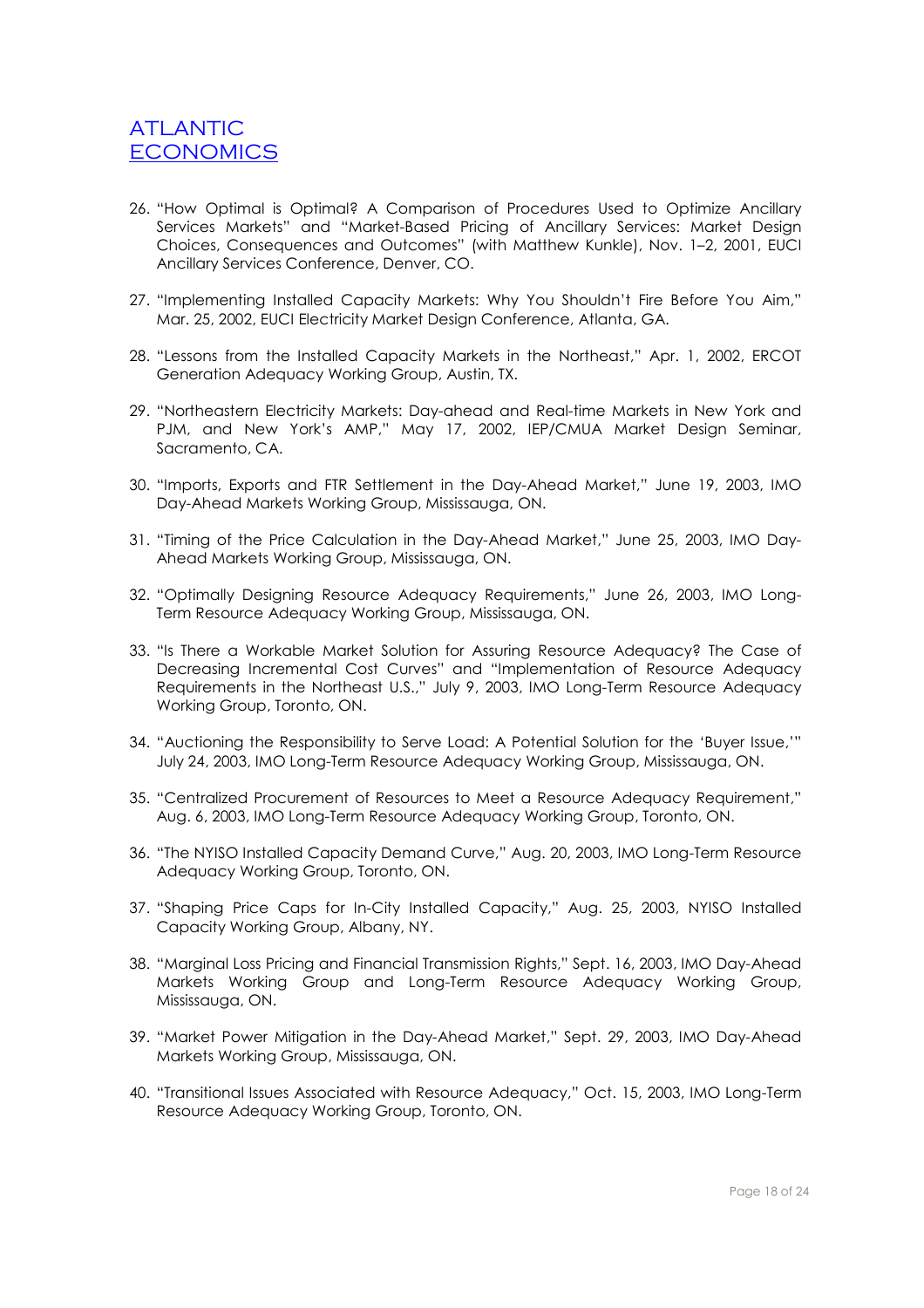- 41. "FTR Issues: Allocation, Pricing and Payments," Oct. 20, 2003, IMO Day-Ahead Markets Working Group, Mississauga, ON.
- 42. "Inducing Near-Term Development of Generating Capacity," Nov. 12, 2003, IMO Long-Term Resource Adequacy Working Group, Mississauga, ON.
- 43. "Defining the Resource Adequacy Product," Jan. 13, 2004, IMO Long-Term Resource Adequacy Working Group, Toronto, ON.
- 44. "Defining the Resource Adequacy Product: Follow-Up," Feb. 11, 2004, IMO Long-Term Resource Adequacy Working Group, Mississauga, ON.
- 45. "Determination of the Resource Adequacy Requirement," Feb. 25, 2004, IMO Long-Term Resource Adequacy Working Group, Toronto, ON.
- 46. "The Planning Horizon and the Commitment Period," Mar. 10, 2004, IMO Long-Term Resource Adequacy Working Group, Toronto, ON.
- 47. "Structure of Auctions Used in the Resource Adequacy Market," Mar. 24, 2004, IMO Long-Term Resource Adequacy Working Group, Mississauga, ON.
- 48. "Using Demand Curves to Determine Resource Adequacy Requirements," Apr. 7, 2004, IMO Long-Term Resource Adequacy Working Group, Toronto, ON.
- 49. "Meeting Operating Reserve Requirements at the Lowest Cost," May 10, 2004, NYISO Scheduling & Pricing Working Group, Albany, NY.
- 50. "Interregional Trade in Installed Capacity," "Determining the Commitment Period for ICAP Suppliers", and "Designing and Implementing Installed Capacity Markets," May 21, 2004, EUCI Installed Capacity Conference, Boston, MA.
- 51. "Regional Flexibility in Resource Adequacy Requirements" and "Resource Adequacy Requirements and Market Power," Dec. 2, 2004, EUCI Resource Adequacy Conference, San Francisco, CA.
- 52. "Are Resource Adequacy Requirements Needed to Meet Reliability Objectives" and "Resource Adequacy Requirements and Market Power," Apr. 14, 2005, EUCI Resource Adequacy Conference, Washington, DC.
- 53. "Energy and Operating Reserves Markets That Provide Incentives for Efficient Operation, Commitment and Development," Mar. 16, 2006, MISO Ancillary Services Task Force, Carmel, IN.
- 54. "Efficient Procurement and Pricing of Operating Reserves in Markets with Multiple Operating Reserve Requirements, Multiple Locations and Multiple Settlements," Apr. 11, 2006, MISO Ancillary Services Task Force, Carmel, IN.
- 55. "Alternatives to Purchasing Operating Reserves in a Simultaneously Optimized Day-Ahead Market" and "Incentives for Self-Supply and Interrelationships Between Energy and Operating Reserves Prices in Simultaneously Optimized Markets," May 9, 2006, MISO Ancillary Services Task Force, Carmel, IN.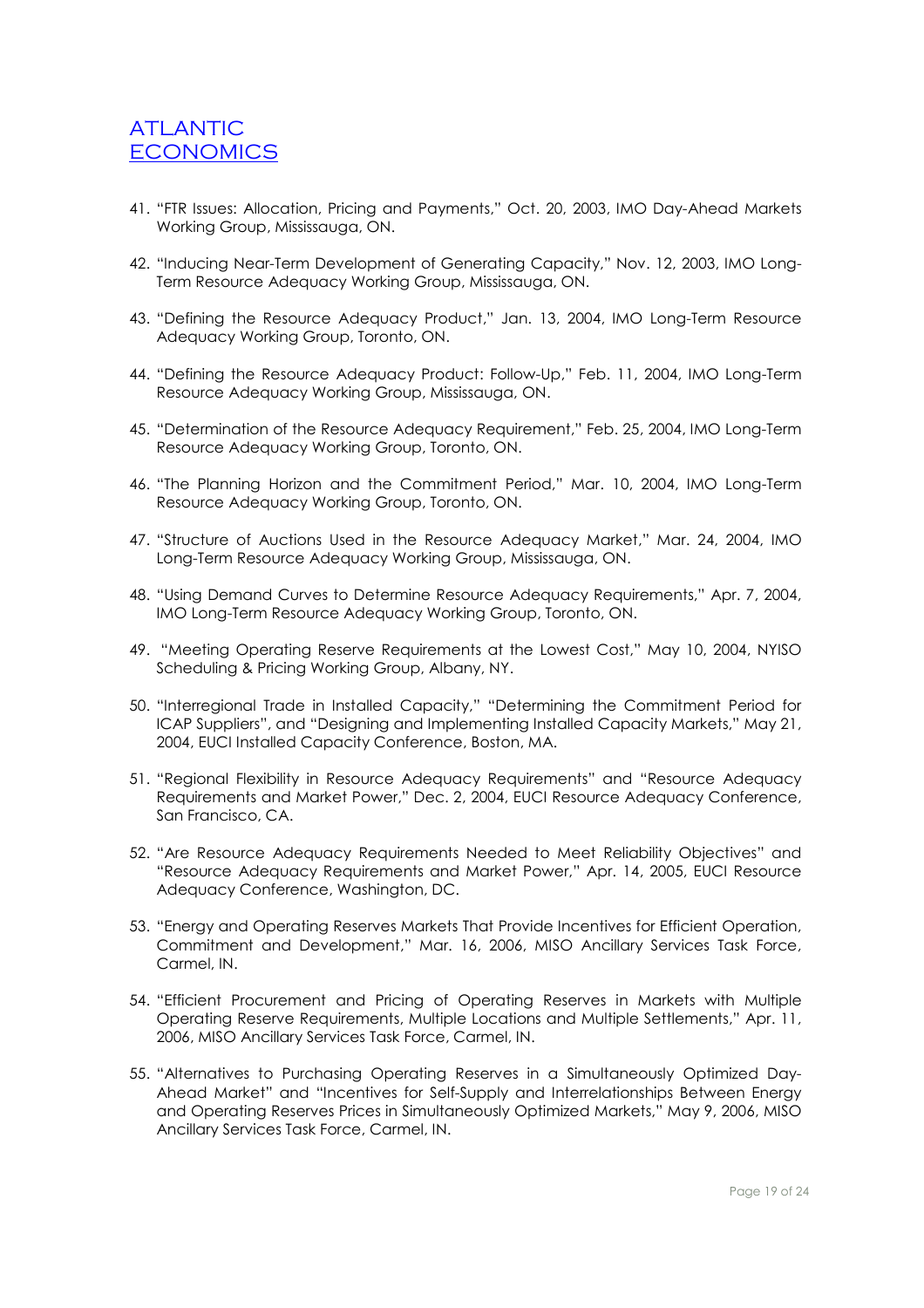- 56. "Simultaneously Optimized Markets for Energy, Operating Reserves and Regulation," June 28, 2006, MISO Ancillary Services Task Force, Carmel, IN.
- 57. "Market Monitoring and Mitigation Procedures in the Installed Capacity Market," July 6, 2006, NYISO Installed Capacity Working Group, Albany, NY.
- 58. "Cost Recovery in a Competitive Installed Capacity Market," Aug. 1, 2006, NYISO Installed Capacity Working Group, Albany, NY.
- 59. "Adjusting Installed Capacity Demand Curves to Account for Seasonal Variations in Installed Capacity Prices," May 2, 2007, NYISO Installed Capacity Working Group, Albany, NY.
- 60. "24-Hour Optimization in Day-Ahead Markets," Oct. 30, 2007, IESO Stakeholder Information Session, Toronto, ON.
- 61. "Comparing Methods for Calculating Production Cost Guarantee Payments that Focus on Day-Ahead Constrained Schedules," Nov. 30, 2007, IESO Production Cost Guarantee Technical Support Group, Toronto, ON.
- 62. "Disadvantages of Methods for Calculating Production Cost Guarantees that Focus on Day-Ahead Unconstrained Schedules," Jan. 30, 2008, IESO Production Cost Guarantee Technical Support Group, Toronto, ON.
- 63. "Another Method for Calculating Production Cost Guarantee Payments," IESO Production Cost Guarantee Technical Support Group, Jan. 30, 2008, IESO Production Cost Guarantee Technical Support Group, Mississauga, ON.
- 64. "Market Rules That Apply When an LSE Acquires More Unforced Capacity Than It Needs to Meet Its Share of a Locational UCAP Requirement," June 17, 2008, NYISO Installed Capacity Working Group, Rensselaer, NY.
- 65. "Production Cost Guarantee and Congestion Management Settlement Credit Calculation in an Enhanced Day-Ahead Commitment Procedure," July 15, 2008, IESO Day-Ahead Guarantees and Export Inclusion Technical Support Group, Mississauga, ON.
- 66. "Additional Details of Production Cost Guarantee Calculation in an Enhanced Day-Ahead Commitment Procedure," Sept. 4, 2008, IESO Day-Ahead Guarantees and Export Inclusion Technical Support Group, Mississauga, ON.
- 67. "Incorporating Operating Reserves in the Day-Ahead Production Cost Guarantee Calculation," Jan. 21, 2009, IESO Enhanced Day-Ahead Commitment Technical Support Group, Mississauga, ON.
- 68. "Incorporating the Impact of a Project on Congestion Rents When Calculating the Net Benefit Realized by Load in Each Zone," May 28, 2009, NYISO Electric System Planning Working Group, Rensselaer, NY.
- 69. "Description of the Procedure for Forecasting the Impact of a Project on TCC Revenues Allocated to Load in Each Zone," Feb. 23, 2010, NYISO Electric System Planning Working Group, Rensselaer, NY.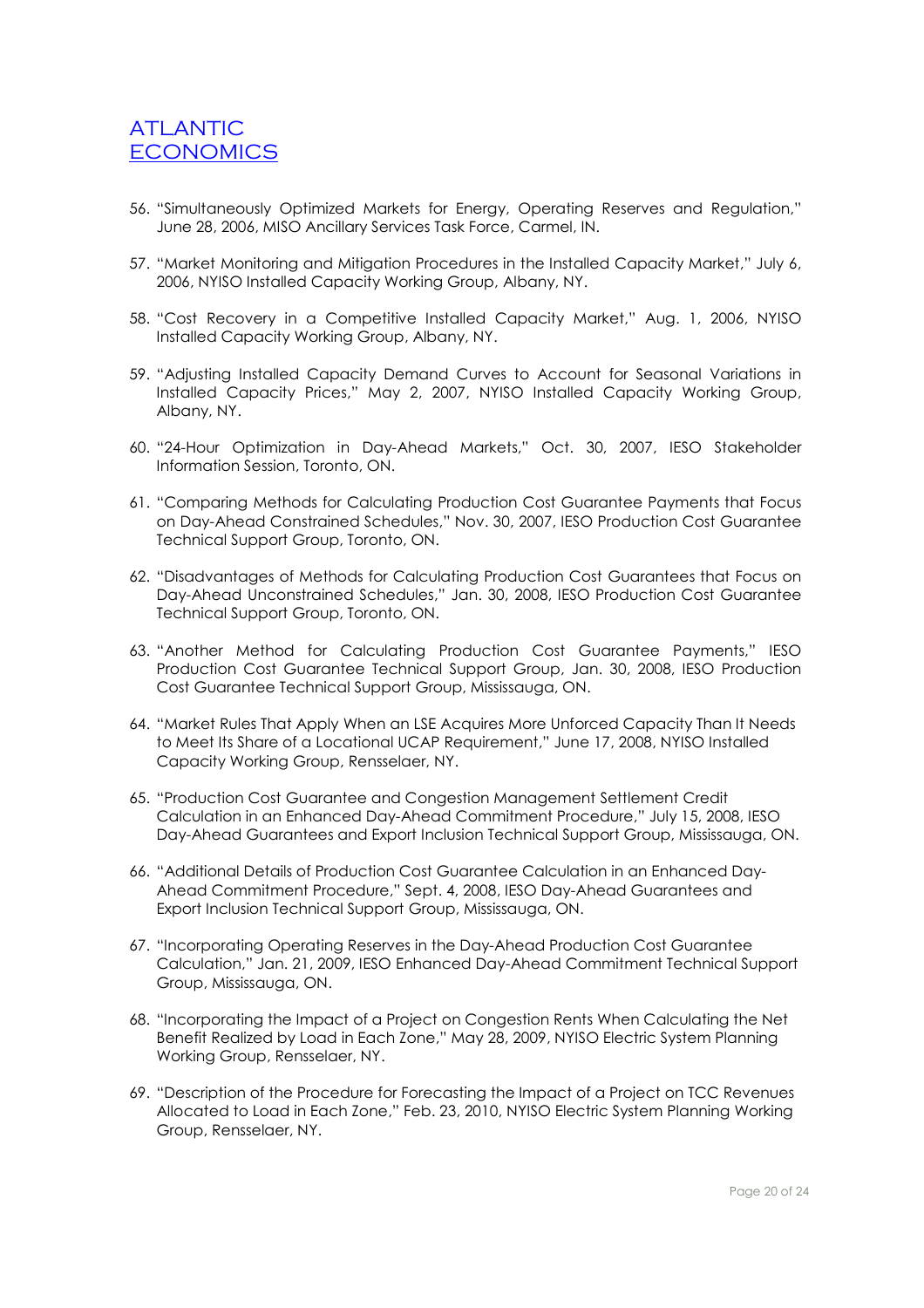- 70. "Bidding Requirements for ICAP Spot Market Auctions," Oct. 10, 2012, NYISO Credit Policy Working Group, Rensselaer, NY.
- 71. "Ramping Constraints and Scarcity Pricing," June 9, 2015, NYISO Market Issues Working Group, Rensselaer, NY.

### **TESTIMONY**

Before the Federal Energy Regulatory Commission, Affidavit Submitted on Behalf of the Member Systems of the New York Power Pool Regarding the General Structure of the New York Installed Capacity Market, Docket Nos. ER97-1523-000, OA97-470-000, and ER97-4234- 000 (not consolidated), May 28, 1999.

Before the Federal Energy Regulatory Commission, Review of the California ISO's MD02 Proposal (joint affidavit with Scott Harvey and William Hogan), Docket Nos. EL00-95-001 and ER02-1656-000, June 4, 2002.

Before the Federal Energy Regulatory Commission, Affidavit Submitted on Behalf of the New York Transmission Owners Regarding the Cost of Losses Associated with Transmitting Energy Under a Grandfathered Transmission Contract, Docket Nos. OA97-470-065, ER97-1523-070, and ER97-4234-063 (not consolidated), Oct. 16, 2002.

Before the Federal Energy Regulatory Commission, Initial Remand Testimony Submitted on Behalf of the Consolidated Edison Company of New York, Inc., Regarding the Allocation of Transmission Congestion Contracts to Customers Receiving Transmission Service Under Grandfathered Contracts, Docket No. EL02-23-000, Jan. 29, 2003.

Before the Federal Energy Regulatory Commission, Rebuttal Remand Testimony Submitted on Behalf of the Consolidated Edison Company of New York, Inc., Regarding the Allocation of Transmission Congestion Contracts to Customers Receiving Transmission Service Under Grandfathered Contracts, Docket No. EL02-23-000, Feb. 19, 2003.

Before the Federal Energy Regulatory Commission, Affidavit Submitted on Behalf of the Indicated Transmission Owners, Multiple Intervenors and Municipal Electric Utilities Association of New York, Regarding Adjustments to the New York ISO's Installed Capacity Demand Curve Needed to Reflect Seasonal Price Differences in the New York Installed Capacity Market, Docket No. ER05-428-000, Apr. 5, 2005.

Before the Federal Energy Regulatory Commission, Affidavit Submitted on Behalf of the Long Island Power Authority and LIPA Regarding the Use of Capacity in Long Island to Meet LIPA's Locational Capacity Requirements, Docket No. EL07-16-000, Nov. 16, 2006.

Before the Federal Energy Regulatory Commission, Reply Affidavit Submitted on Behalf of the Long Island Power Authority and LIPA Regarding the Use of Capacity in Long Island to Meet LIPA's Locational Capacity Requirements, Docket No. EL07-16-000, Jan. 31, 2007.

Before the Federal Energy Regulatory Commission, Affidavit Submitted on Behalf of the Midwest Independent Transmission System Operator, Inc., Regarding Simultaneously Optimized Markets for Energy and Ancillary Services, Docket No. ER07-550-000, Feb. 12, 2007.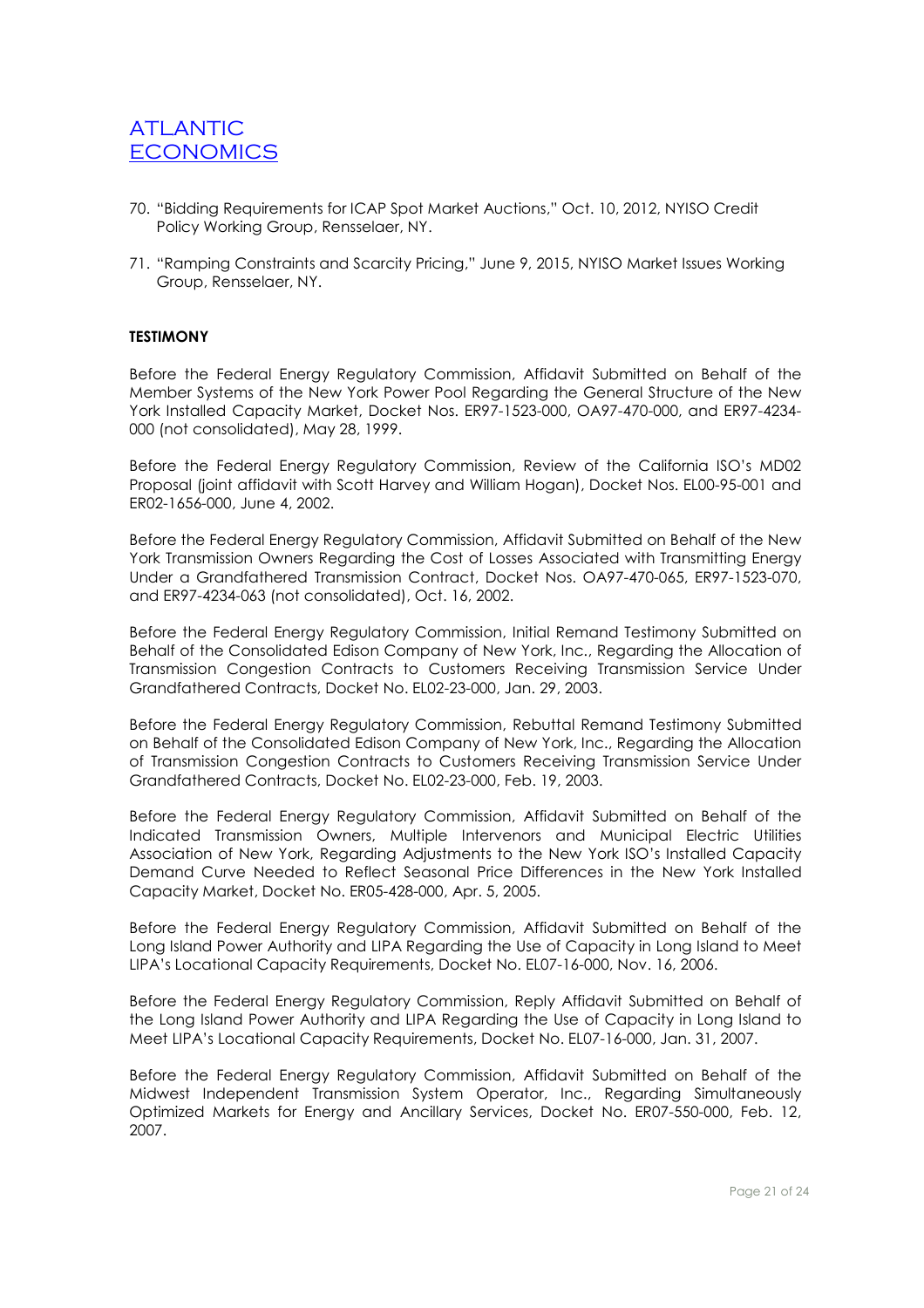Before the Federal Energy Regulatory Commission, Affidavit Submitted on Behalf of the New York Transmission Owners Regarding the New York ISO's Proposed Installed Capacity Demand Curves for the 2008-11 Capability Years, Docket No. ER08-283-000, Dec. 24, 2007.

Before the Federal Energy Regulatory Commission, Affidavit Submitted on Behalf of the New York Transmission Owners Regarding the New York ISO's Proposed Installed Capacity Demand Curves for the 2008-11 Capability Years, Docket No. ER08-283-000, Jan. 15, 2008.

Before the Federal Energy Regulatory Commission, Answering Testimony Submitted on Behalf of the New York Transmission Owners Regarding the Calculation of Damages Incurred as a Result of Errors in Procedures Used to Determine Unforced Capacity Requirements, Docket No. EL05-17-003, Dec. 5, 2008.

Before the Federal Energy Regulatory Commission, Affidavit Submitted on Behalf of the New York Transmission Owners Regarding the Implications of Surplus Capacity Assumptions on Installed Capacity Revenues Required to Induce the Development of Generation in New York City, Docket Nos. EL07-39-006 and ER08-695-004, July 6, 2010.

Before the Federal Energy Regulatory Commission, Affidavit Submitted on Behalf of the New York Transmission Owners Regarding the New York ISO's Proposed Installed Capacity Demand Curves for the 2011-14 Capability Years, Docket No. ER11-2224-000, Dec. 21, 2010.

Before the Federal Energy Regulatory Commission, Affidavit Submitted on Behalf of the Indicated New York Transmission Owners Regarding Criteria for the Creation of New Installed Capacity Zones in New York, Docket No. ER04-449-023, Feb. 10, 2011.

Before the Federal Energy Regulatory Commission, Supplemental Affidavit Submitted on Behalf of the Indicated New York Transmission Owners Regarding the New York ISO's Proposed Installed Capacity Demand Curves for the 2011-14 Capability Years, Docket No. ER11-2224-001, Feb. 28, 2011.

Before the Federal Energy Regulatory Commission, Supplemental Affidavit Submitted on Behalf of the Indicated New York Transmission Owners Regarding Criteria for the Creation of New Installed Capacity Zones in New York, Docket No. ER04-449-023, Mar. 8, 2011.

Before the Federal Energy Regulatory Commission, Second Supplemental Affidavit Submitted on Behalf of the New York Transmission Owners Regarding the New York ISO's Proposed Installed Capacity Demand Curves for the 2011-14 Capability Years, Docket No. ER11-2224-004, May 4, 2011.

Before the Federal Energy Regulatory Commission, Affidavit Submitted on Behalf of Consolidated Edison Company of New York, Inc., Orange and Rockland Utilities, Long Island Power Authority, New York Power Authority, the City of New York and the New York Association of Public Power Regarding the New York ISO's Procedures for Mitigating Offers Submitted by Entrants into the New York City Installed Capacity Market, Docket No. EL11-42- 000, July 6, 2011.

Before the Federal Energy Regulatory Commission, Affidavit Submitted on Behalf of the New York Transmission Owners Regarding the New York ISO's Proposed Installed Capacity Demand Curves for the 2011-14 Capability Years, Docket No. ER11-2224-009, July 11, 2011.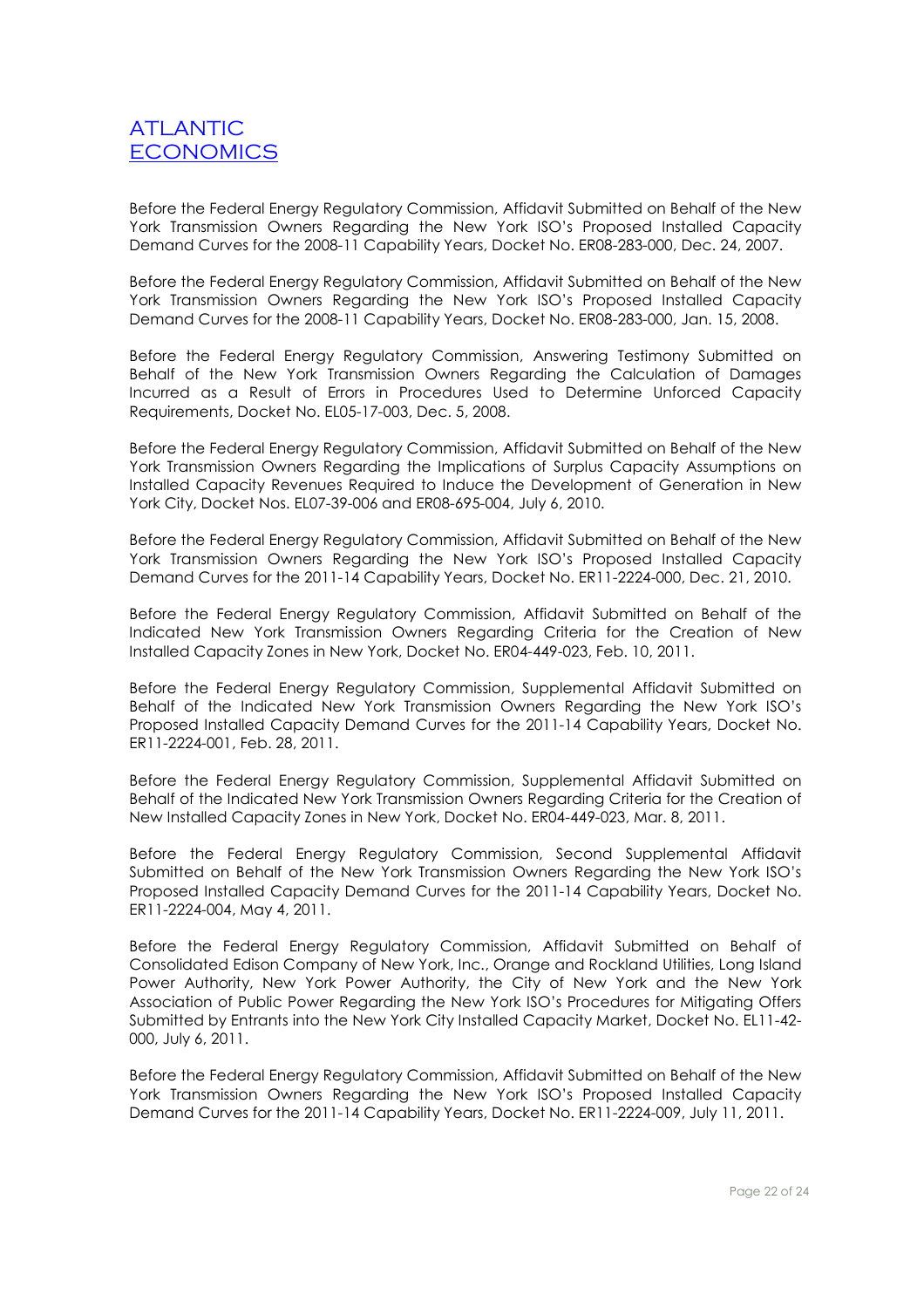Before the Federal Energy Regulatory Commission, Affidavit Submitted on Behalf of the New York Transmission Owners Regarding the New York ISO's Proposed Procedures for Mitigating Offers to Provide Installed Capacity Submitted by Resources in New Capacity Zones, Docket No. ER12-360-001, July 20, 2012.

Before the Federal Energy Regulatory Commission, Affidavit Submitted on Behalf of the New York Transmission Owners Regarding the New York ISO's Proposed Procedures for Calculating Real-Time Prices for Operating Reserves and Regulation During Localized Scarcity Conditions, Docket No. ER13-909-000, April 4, 2013.

Before the New York State Public Service Commission, Affidavit Submitted on Behalf of Niagara Mohawk Power Corporation d/b/a National Grid Regarding Whether Proposals to Repower Generators at Dunkirk are in the Interest of Consumers, Case No. 12-E-0577, May 17, 2013.

Before the Federal Energy Regulatory Commission, Affidavit Submitted on Behalf of the Indicated New York Transmission Owners Regarding the Causes of Locational Differences in Installed Capacity Prices and Measures Proposed to Provide Exemptions from Offer Caps for Suppliers Lacking an Incentive to Withhold Capacity, Docket No. ER13-1380-000, May 21, 2013.

Before the Federal Energy Regulatory Commission, Affidavit Submitted on Behalf of the Indicated New York Transmission Owners Regarding a Proposal to Apply Offer Floors to Installed Capacity Offers Submitted by Generators Receiving Revenue Under Reliability Support Services Agreements, Docket No. EL13-62-000, May 30, 2013.

Before the New York State Public Service Commission, Supplemental Comments Submitted on Behalf of Niagara Mohawk Power Corporation d/b/a National Grid Regarding Whether Proposals to Repower Generators at Dunkirk are in the Interest of Consumers, Case No. 12-E-0577, August 16, 2013.

Before the Federal Energy Regulatory Commission, Affidavit Submitted on Behalf of the New York Transmission Owners Regarding the New York ISO's Proposed Installed Capacity Demand Curves for the 2014-17 Capability Years, Docket No. ER14-500-000, Jan. 10, 2014.

Before the Federal Energy Regulatory Commission, Affidavit Submitted on Behalf of Consolidated Edison Company of New York, Orange and Rockland Utilities, New York State Electric and Gas, Rochester Gas and Electric and Central Hudson Gas and Electric Regarding a Competitive Entry Exemption from the Offer Floor Mitigation Applied to Entrants in New York's Installed Capacity Market, Docket No. EL15-26-000, Jan. 30, 2015.

Before the Federal Energy Regulatory Commission, Affidavit Submitted on Behalf of New York Public Service Commission, New York Power Authority and New York State Energy Research and Development Authority Regarding a Self-Supply Exemption from the Offer Floor Mitigation Applied to Entrants in New York's Installed Capacity Market, Docket No. EL15-64-000, May 8, 2015.

Before the Federal Energy Regulatory Commission, Affidavit Submitted on Behalf of the New York Transmission Owners Regarding the Determination of Whether a Contract Provides for Above-Market Payments, Docket No. EL13-62-002, Feb. 2, 2016.